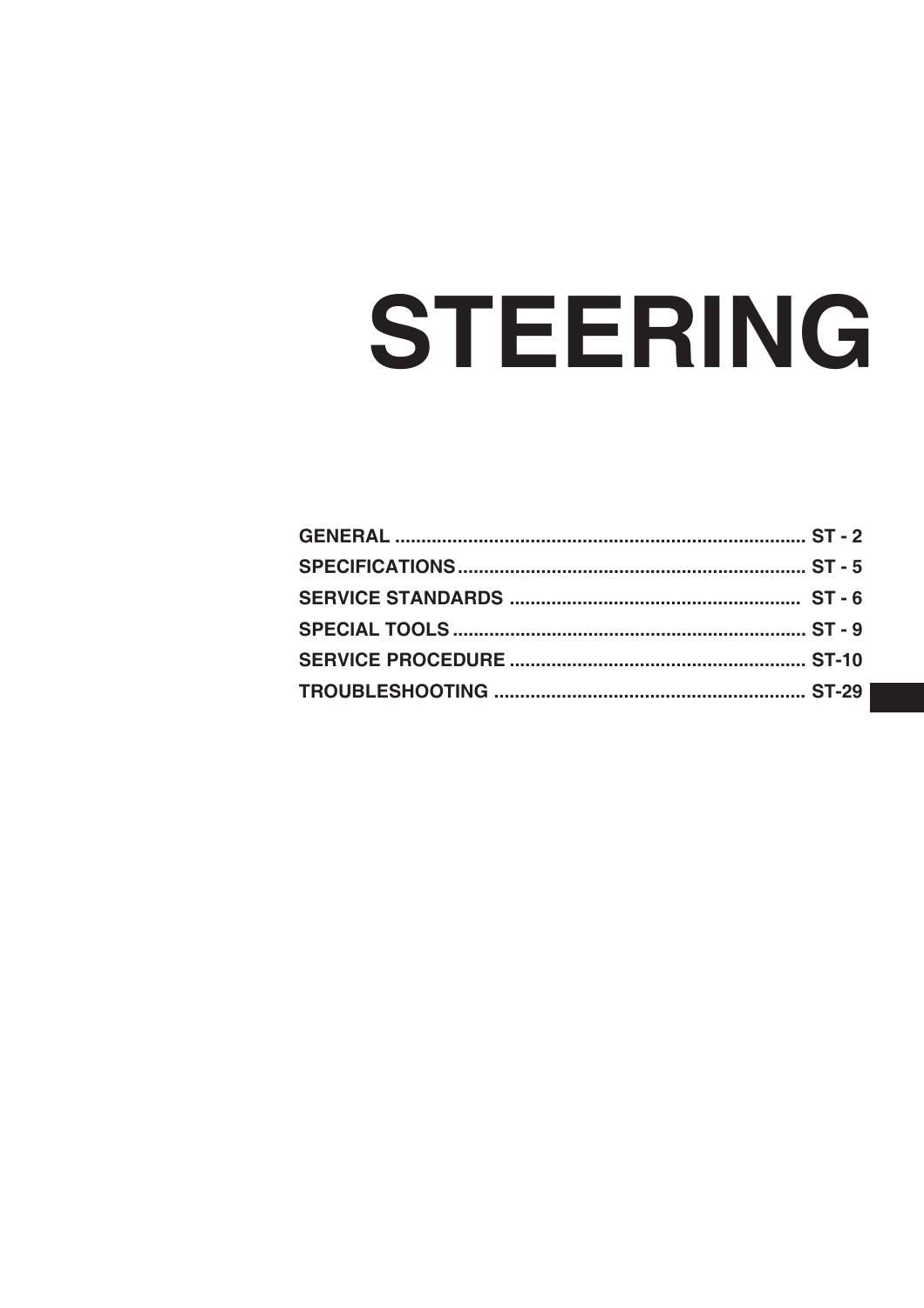# **GENERAL**

The steering system allows the driver to freely change the traveling direction of the vehicle. The steering force of the steering wheel is transmitted through the steering shaft, power steering booster, pitman arm and drag link to the knuckle arm to steer the vehicle. The system has an integral type power steering booster installed in the gear box to reduce the steering effort.

The power steering system hydraulic pressure circuits are as shown below.

Oil tank  $\rightarrow$  Oil pump  $\rightarrow$  Power steering booster

Piping

Integral power steering booster

The integral power steering booster to reduce the steering effort consists of the power cylinder section (output section) serving also as the steering gear and the control valve section (control section).



56AR0177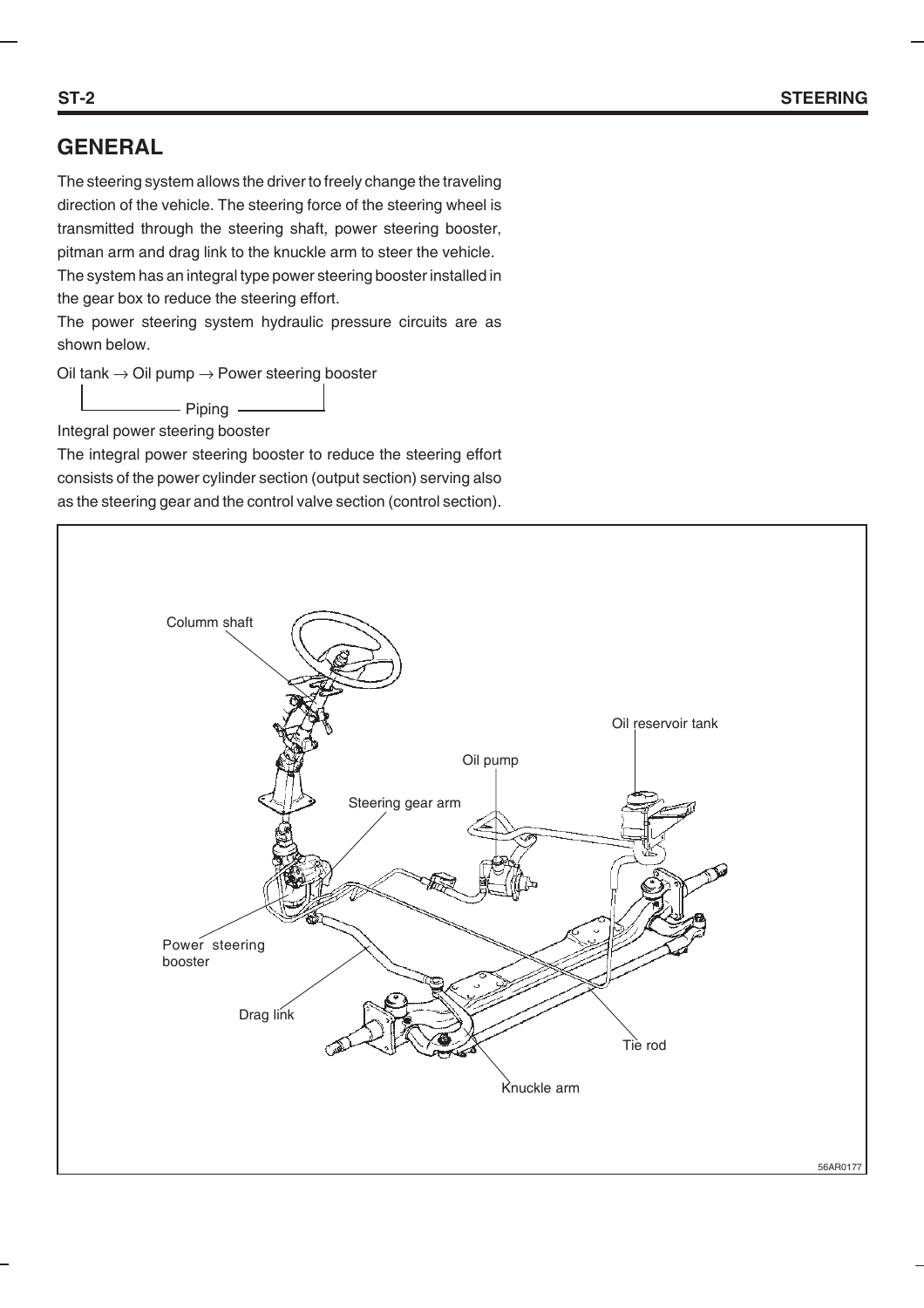#### **GENERAL**

#### (1) When traveling straight ahead

Operation of integral power steering booster (when traveling straight ahead) When there is no steering torque from the steering wheel, no relative displacement occurs between the stub shaft and worm shaft, so that the rotor remains in the neutral position of the worm shaft. Therefore, the hydraulic fluid delivered from the oil pump directly passes through the worm shaft groove to return to the oil tank. In other words, no operating pressure difference is produced between the cylinder chambers A and B and as a result, the piston remains in the neutral position and does not move.

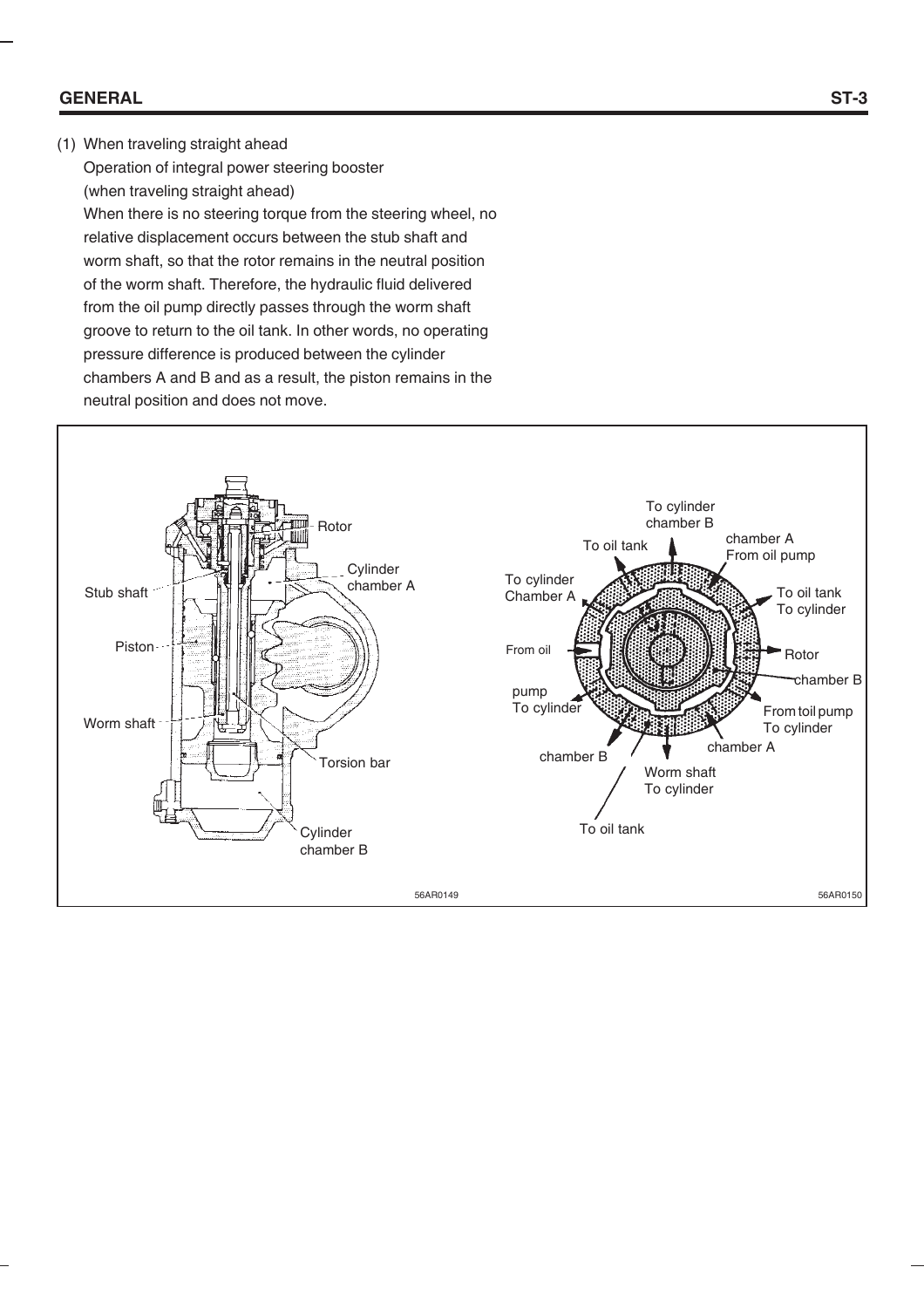#### (2) Right turn

Operation of integral power steering booster (when right turn is made) When the steering wheel is turned clockwise, the load from

the tires acts on the worm shaft to twist the torsion bar. As a result, the rotor turns clockwise with respect to the worm shaft, decreasing the axial direction groove clearance. This limits flow of the hydraulic oil to the oil tank and now the hydraulic oil from the oil pump enters the cylinder chamber A to cause the piston to move to the cylinder chamber B. The hydraulic oil in the cylinder chamber moves, the torsion bar that has been twisted returns to the neutral position. The force that has caused twisting of the torsion bar during steering is transmitted to the steering wheel as a steering reaction force which gives the driver a sense of steering response.

A left turn is also made on the same operating principles as the right turn but in opposite direction.

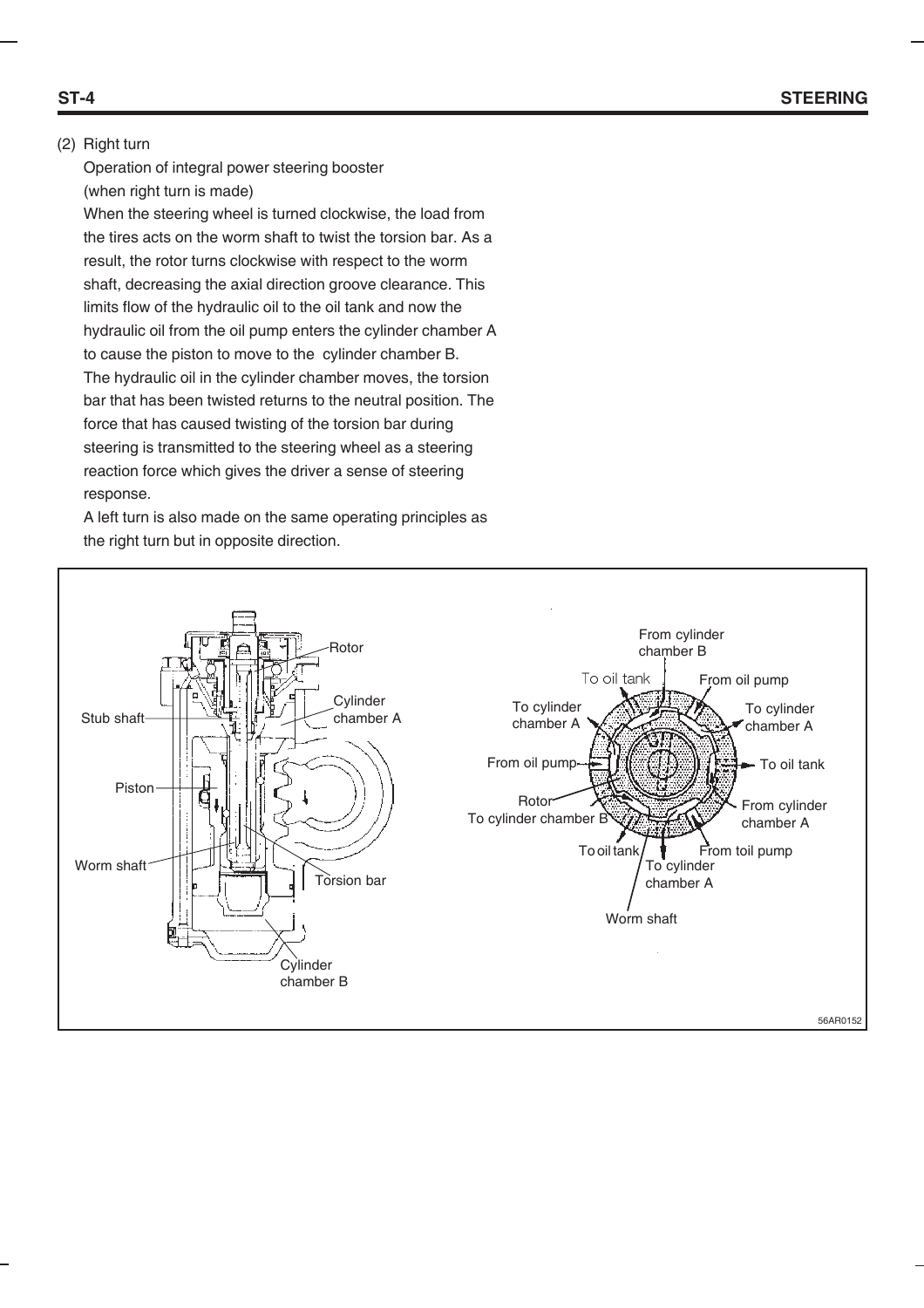#### **SPECIFICATIONS**

#### (3) Manual steering

Even if the hydralic pressure ceases to act on the power steering booster due to a stalled engine, defective oil pump, oil leaks or other causes, the mechanical power is directly transmitted from the stub shaft to the worm shaft by the stopper mechanism provided between the stub shaft and worm, allowing manual steering.

Steering gear assembly (recirculating ball type) In this steering gear assembly, many balls are interposed between the worm shaft screw and the ball nut to transmit the turning effort of the worm shaft through the ball nut to the sector shaft.

The ball nut is fitted with a pair of tubes. Each end of the tube is tongue-shaped and is connected to the end of ball passage to recirculate the balls.

Sliding friction is replaced by rolling friction by interposing the balls between the worm shaft and the ball nut, allowing the driver to operate the steering gear with a light steering effort.



#### 2-spoke type Universal joint type(Telescopic-Tilt type) Intergral type ∅90 63.6cm² 105kg/cm²  $1<sub>l</sub>$ Vane type 15cc/rev. 12*ℓ* /min. 105 kg/cm² 500~6000 rpm Oil pump separating type  $1.4<sub>l</sub>$ Vehicle model Item Steering wheel Type Steering shaft Power steering booster Type Cylinder inner diameter Piston operating area Regulsated pressure Oil capacity Power steering oil pump Type Delivery rate Fluid flow rate Relief set pressure Allowable rpm range Power steering oil tank Type **Capacity** HD120

# **SPECIFICATIONS**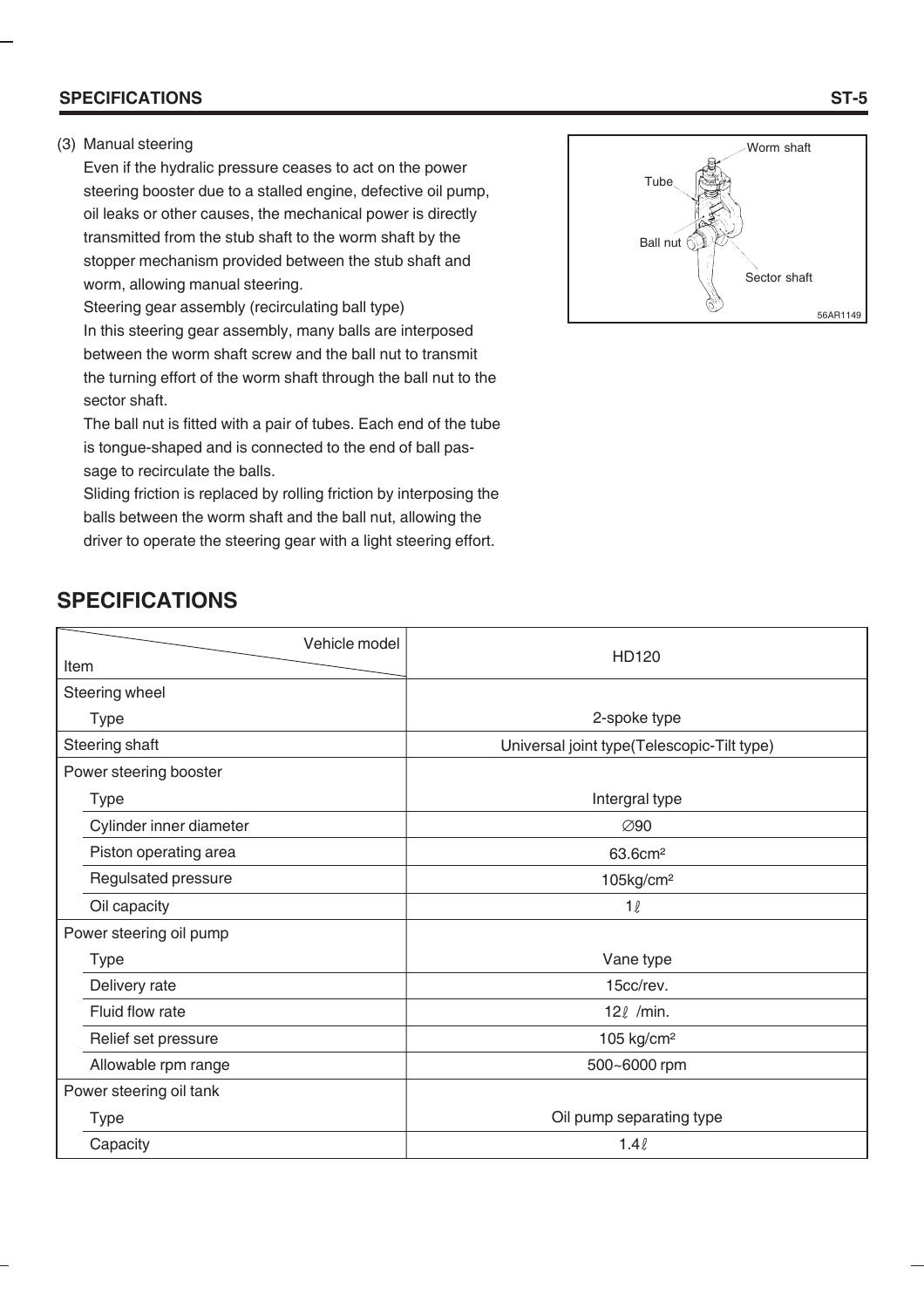# **SERVICE STANDARDS SERVICE STANDARDS TABLE**

Unit:mm

| Maintenance item               |                              | <b>Nominal Value</b>                       | Limit                        | Remedy     |                    |
|--------------------------------|------------------------------|--------------------------------------------|------------------------------|------------|--------------------|
| Steering                       | Steering wheel play          |                                            | (Basic diameterine)<br>20-40 |            | Adjust             |
| wheel and                      | Steering                     | Play in axial direction                    | 0.2 or less                  |            | Correct or replace |
| shaft                          | upper shaft                  | (vertical)                                 |                              |            | assembly           |
|                                |                              | Play of joint in turning direction         | 1.5' or less                 |            | Replace assembly   |
|                                |                              | (play of needle bearing and spider)        |                              |            |                    |
|                                | Play of yoke spline tube and |                                            | 30' or less                  |            | Replace asembly    |
|                                |                              | steering lower shaft (spline shaft)        |                              |            |                    |
|                                | in turning direction         |                                            |                              |            |                    |
| Steering                       | Sleeve lever shaft and       |                                            | 0.015 to 0.111               | 0.4 [38]   | Replace            |
| linkage                        |                              | bushing to clearance (Brg type)            |                              |            |                    |
|                                |                              | Conecting link pin and bushing             | 0.045 to 0.175 [42]          | 0.4        | Replace            |
|                                | to clearance                 |                                            |                              |            |                    |
| Steering gear                  | Sector                       | Pitman arm side                            | 38                           | 37.9       | Replace            |
| sector                         | shaft O.D.                   | Side cover side                            |                              |            |                    |
|                                |                              | Ball nut rack spline and sector shaft      |                              | 0.2 to 0.5 |                    |
|                                | to clearance                 |                                            |                              |            |                    |
|                                | Worn shaft                   | After sector                               | 4 to 8                       |            | Lower cover        |
|                                | starting                     | shaft installation                         |                              |            | Bending adjusting  |
|                                | torque kg·cm                 | Before sector                              | 4 to 7                       |            | Adjust of          |
|                                |                              | shaft installation                         |                              |            | Adjustment screw   |
| Intergral                      |                              | Play of ball nut assembly in axial         |                              | 0.04       | Replace            |
| powersteering                  | direction                    |                                            |                              |            |                    |
| booster                        | Body to ball nut clearance   |                                            | $0.11$ [90]                  | 0.16       | Replace            |
| Rotor to worm shaft clearance  |                              | 0.01 to 0.03 [35.5]                        | $0.03$ more                  | Replace    |                    |
|                                |                              |                                            |                              | than       |                    |
|                                | Sector                       | Pitman arm side                            | 57.975                       | 57.875     | Replace            |
|                                | shaft O.D.                   | Side cover side                            | 47.975                       | 47.875     | Replace            |
| Backlash between ball nut rack |                              | 0.1 to 0.35                                |                              | Adjust     |                    |
|                                | and sector shaft gear        |                                            |                              |            |                    |
| Power                          |                              | Ridge wear on pressure plate and           |                              | 0.01       | No sticking wear   |
| steering                       |                              | side plate surfaces in friction with rotor |                              |            | and streaks        |
|                                | and vane                     |                                            |                              |            | Replace            |

 $\overline{\phantom{0}}$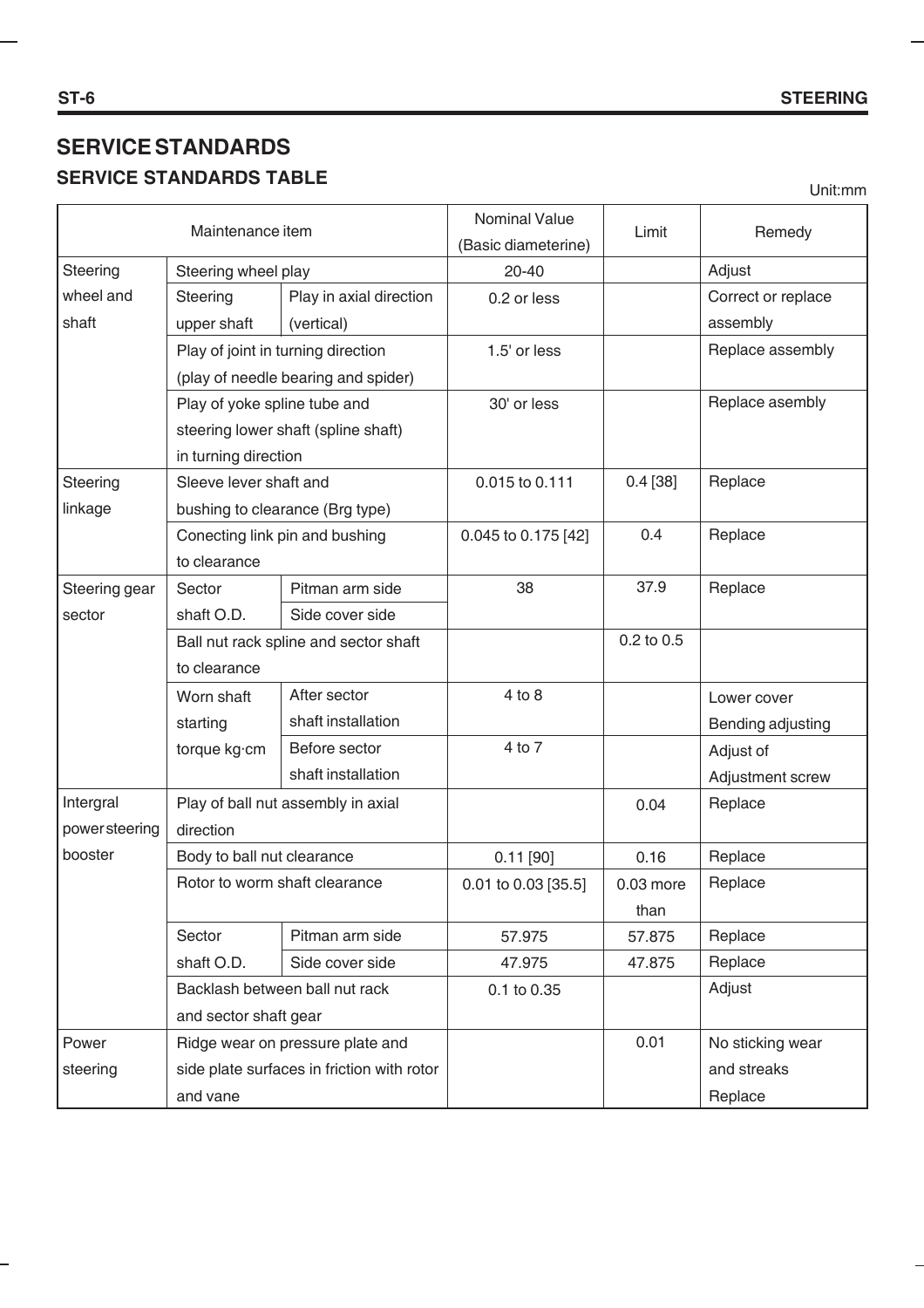÷

#### Unit:mm

|          | Maintenance item                                   | <b>Nominal Value</b><br>(Basic diameterine) | Limit | Remedy                  |
|----------|----------------------------------------------------|---------------------------------------------|-------|-------------------------|
| Power    | Flow control valve to rear body                    |                                             | 0.03  | No sticking wear        |
| steering | clearance                                          |                                             |       | and streaks             |
|          |                                                    |                                             |       | Replace as flow control |
|          |                                                    |                                             |       | valve assembly or rear  |
|          |                                                    |                                             |       | body assembly           |
|          | Pump relief set pressure Mpa (kg/cm <sup>2</sup> ) | 105                                         |       | Replace as flow control |
|          | at 1,800 rpm                                       |                                             |       | valve assembly or rear  |
|          |                                                    |                                             |       | body assembly           |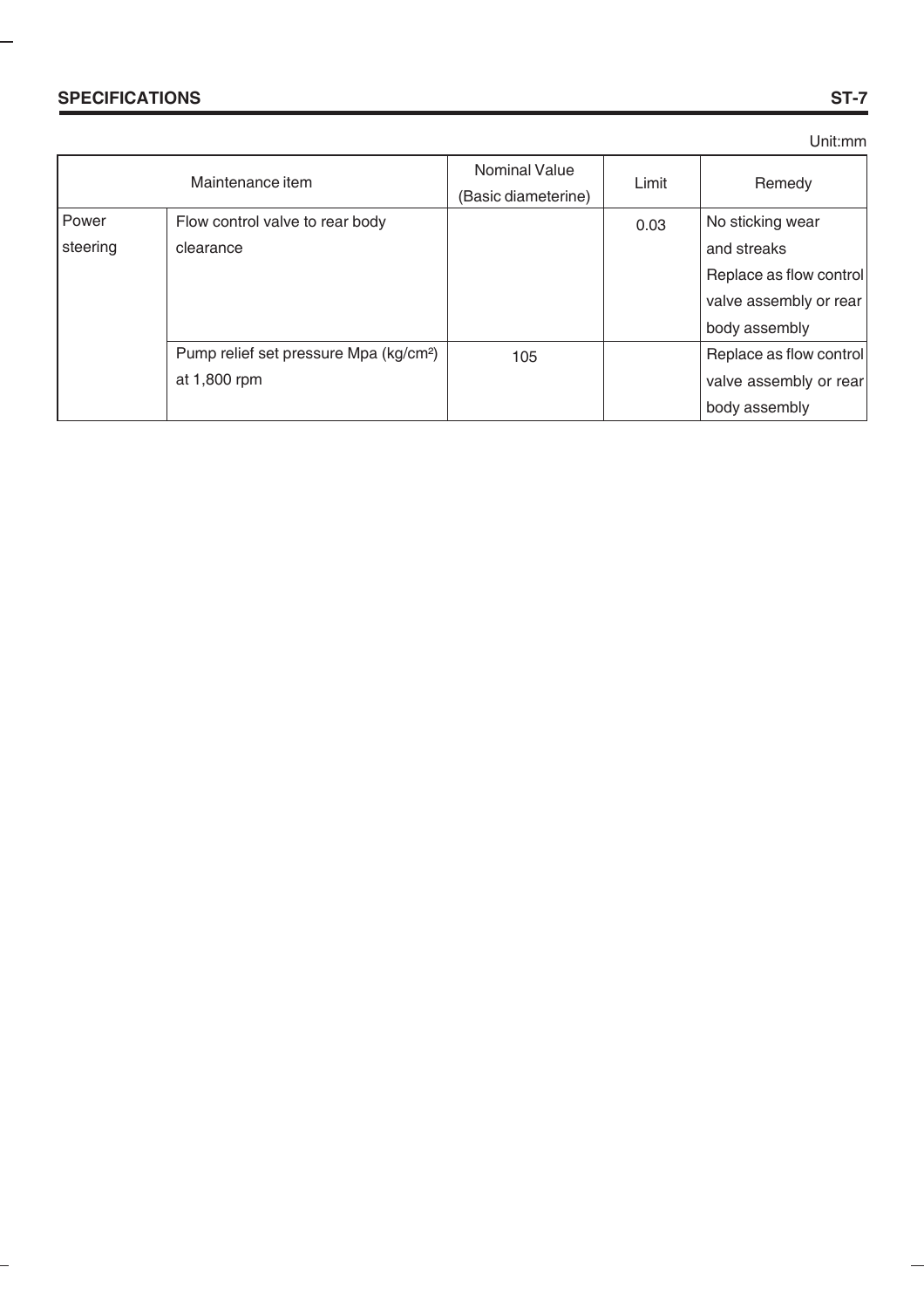## **Tightening Torque Table**

|                | Location tightened                | Screw size O.D.<br>x pitch (mm) | Tightening torque (kg.m)           |
|----------------|-----------------------------------|---------------------------------|------------------------------------|
| Steering       | Steering wheel nut                | M20 x 1.5                       | 5.5                                |
| shaft          | Worm shaft and yoke mounting bolt | M10 x 1.25                      | 5 to 5.5                           |
|                | Lock plate bolt                   | M5 x 0.8                        | 0.4 to 6.0                         |
|                | Grease nipple                     | M6 x 0.75                       | 0.3 to 0.5                         |
| Link and       | Steering shaft                    | M12 x 1.25                      | 3.7                                |
| bracket        | Lock lever bolt                   | M18 x 1.25                      | 1                                  |
|                | Steering lever                    | M <sub>12</sub> x 1.25          | $\mathbf{2}$                       |
| Linkage        | Ball stud castle nut              | M20 x 1.5                       | 20.7 to 34.5                       |
| Intergral      | Pitman arm nut                    | M36 x 1.5                       | 40 to 45                           |
| power steering | <b>Ball tube screw</b>            | M6 x 1.0                        | 0.45 to 0.55                       |
| booster        | Taper plug                        | PT 1/8                          | 0.9 to 1.3                         |
|                | Retainer                          | M32 x 1.5                       | Tighten fully, turn back by 180°,  |
|                |                                   |                                 | tighten again to 39 (4), then turn |
|                |                                   |                                 | back by 20° and stake.             |
|                | Adjusting screw lock nut          | M14 x 1.5                       | 12 to 13                           |
|                | Side cover bolt                   | M12 x 1.25                      | 5.5 to 6.5                         |
|                | Adjustingplug                     | M80 x 1.5                       | 23 to 25                           |
|                | Valve housing bolt                | M16 x 1.5                       | 12 to 13                           |
|                | Lock ring                         | M80 x 1.5                       | Tighten lock ring with 12kg·m, and |
|                |                                   |                                 | secure 2 points not to be removed. |
|                | Plug                              | M48 x 1.5                       | 30 to 40                           |
| Power          | Cartridge assembly screw          |                                 | 0.6 to 0.9                         |
| steering       | Rear body bolt                    |                                 | $5$ to $6$                         |
| oil pump       | Flow control valve plug           |                                 | $5$ to $6$                         |
|                | Hose connector bolt               |                                 | 1.8 to 2.5                         |
|                | Oil pump gear tighten nut         |                                 | 9                                  |
| Power          | Plate screw                       | M6 x 1.0                        | 0.4 to 0.5                         |
| steering       |                                   |                                 |                                    |
| oil tank       |                                   |                                 |                                    |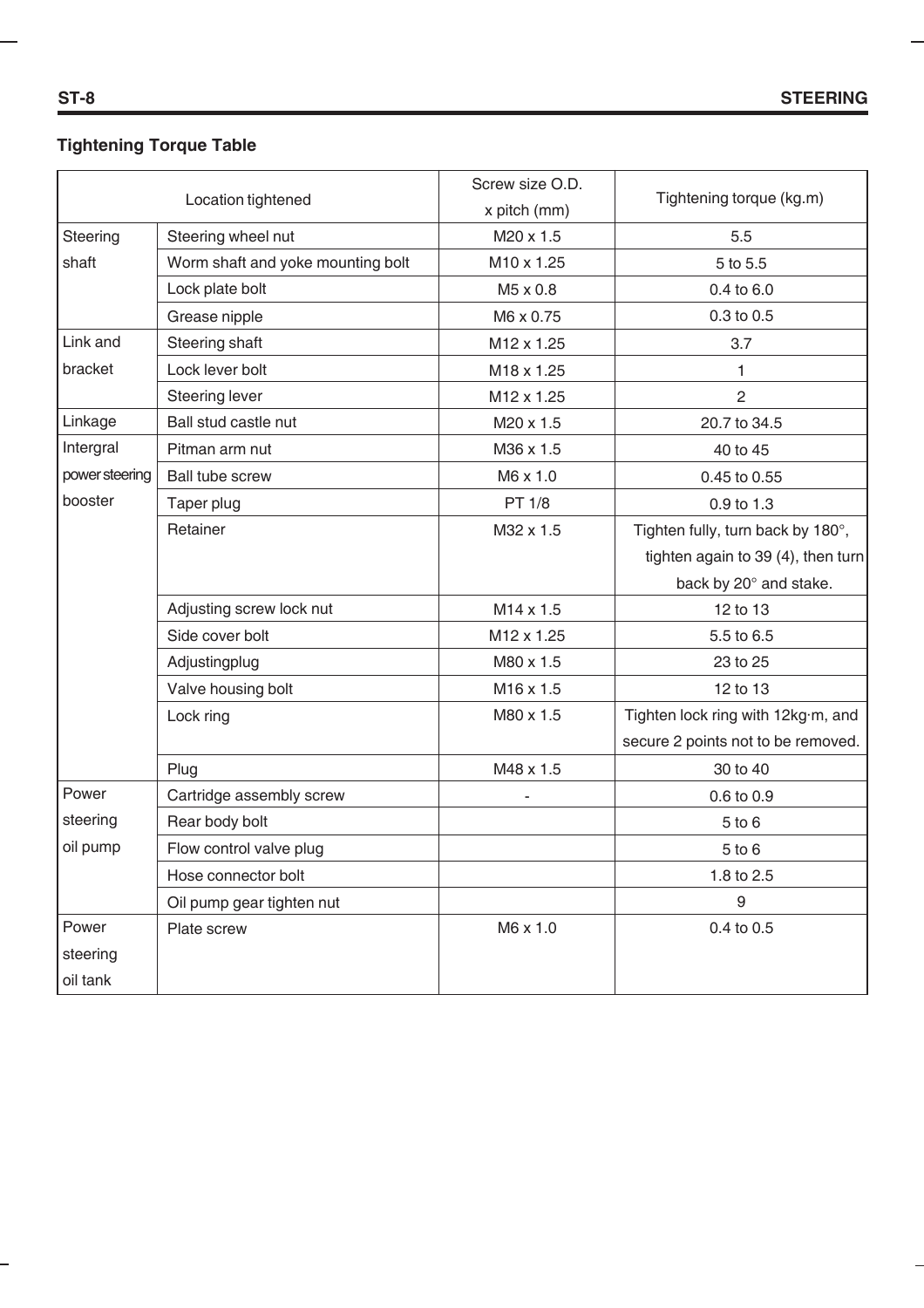÷

# **SPECIAL TOOLS**

| Tool<br>(Number and name) | Illustration | Use                             |
|---------------------------|--------------|---------------------------------|
| Puller set<br>09431-83100 | ASST0030     | Removal of gear and bearing     |
| Drift<br>09517-83300      | ASST0020     | Removal of oil seal and bearing |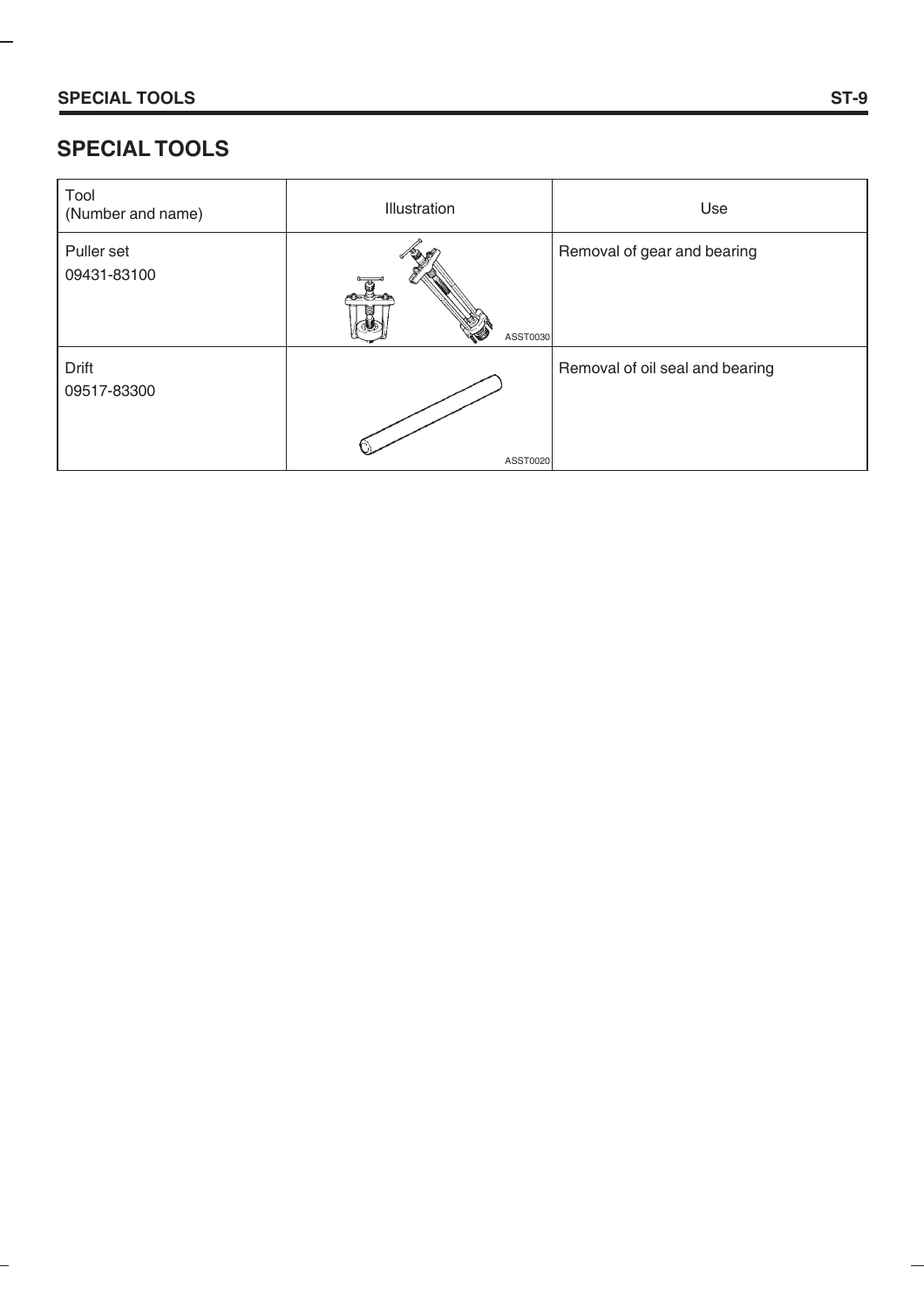# **SERVICE PROCEDURE REMOVED AND INSTALLATION**

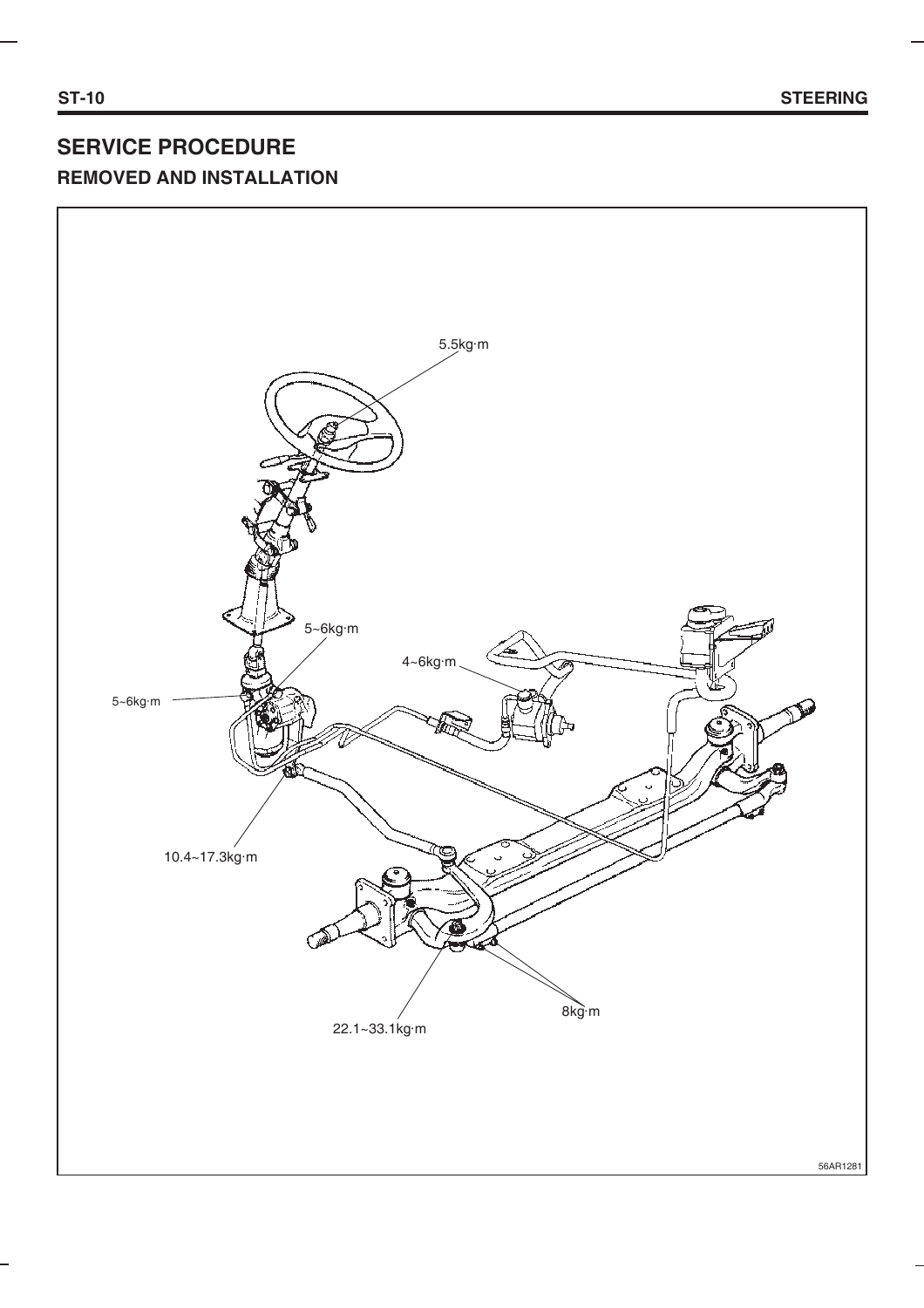#### **SERVICE PROCEDURE**

#### **STEERING SHAFt**

#### **Removal**

- (1) Remove the negative terminal of the battery.
- (2) Remove the column cover.

(7) Remove the multifunction switch.

- (3) Remove the cable band and remove all starter switch connectors.
- (4) Remove the multifunction switch connector.
- (5) Insert the key and turn to the ON position. Remove the engine stop cable from the starter switch.





- Lock lever Support Upper and lower shaft assembly **Spline** .<br>huhe Link and bracket to steering shaft bolt Dust cover Spline shaft Matching marks 56AR1282
- (8) Fix the steering using lock lever and put matching marks to the spline shaft and spline tube.

(6) Remove the steering wheel using the special tool, puller set.

- (9) Remove the dust cover from the column end and remove the support attaching bolts.
- (10) Remove the link and bracket to steering shaft bolts.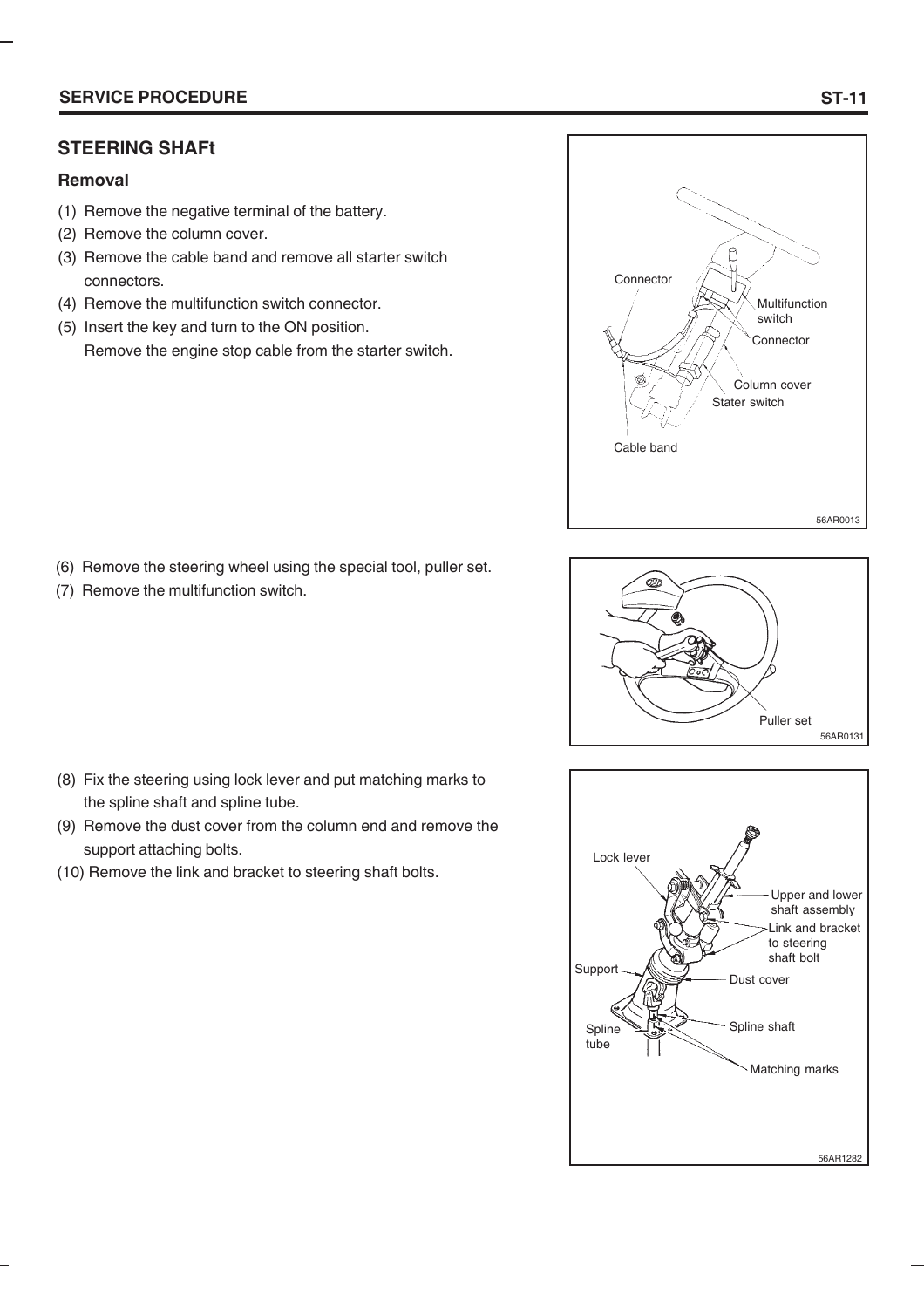#### **ST-12 STEERING**

- (11) Remove the steering upper shaft assembly and spline shaft assembly together with the starter switch.
- (12) Hold the column end in a vise and drill a 5.5 to 6.0 mm diameter, 10 to 15 mm deep hole in the end of the twist-off head bolt from which the head has been removed.
- (13) Turn the special tool, Screw Extractor, counterclockwise to thread it into the hole until the bolt is removed.
- (14) Remove the starter switch from the steering column.

#### **Installation**

- (1) Install a new twist off head bolt and tighten it to 13 to 15 Nm (1.3 to 1.5 kgfm) to twist off the bolt head.
- (2) After installation, make sure that the steering lock functions properly.
- (3) If no abnormality is found, reverse the removal procedure to make installation.
- (4) Install the steering wheel as shown in the illustration.





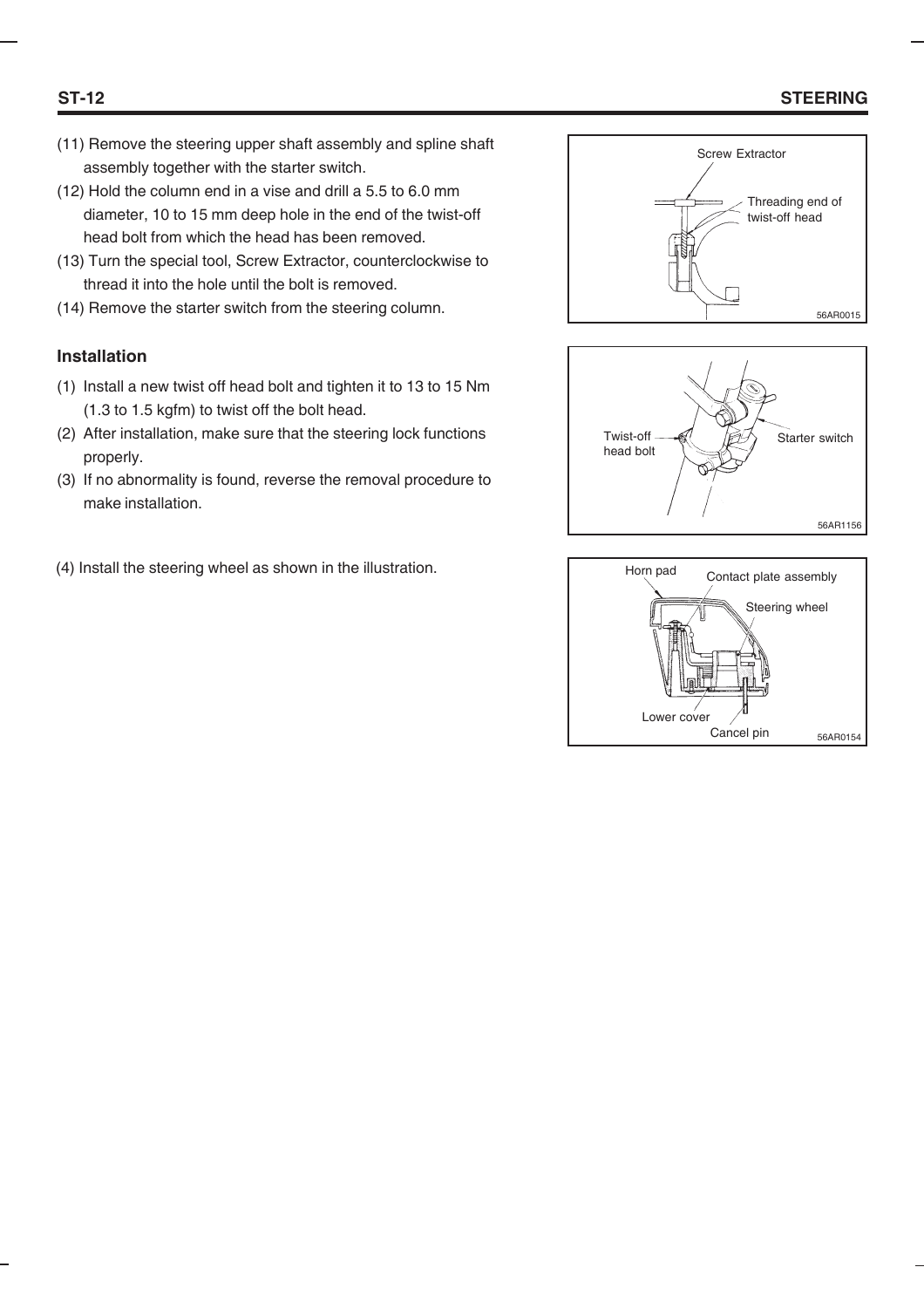#### **Disassembly, inspection and correction**



- 1. Steering upper shaft assembly
- 2. Spline shaft assembly
- 3. Lock plate
- 4. Bearing
- 5. Dust cover
- 6. Dust seal
- 7. Rubber cover
- 8. Spline tube assembly

56AR1283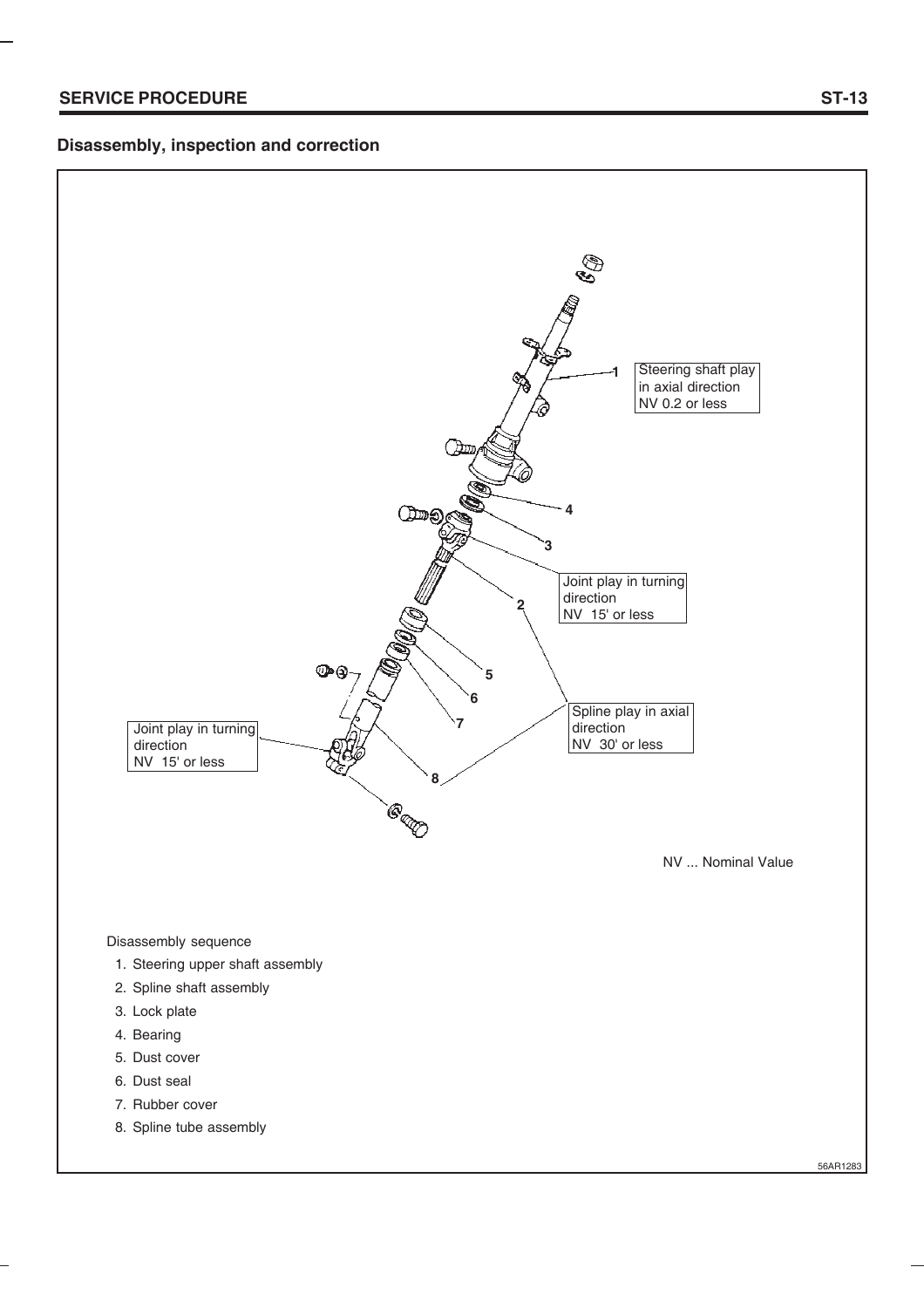#### **Reassembly**

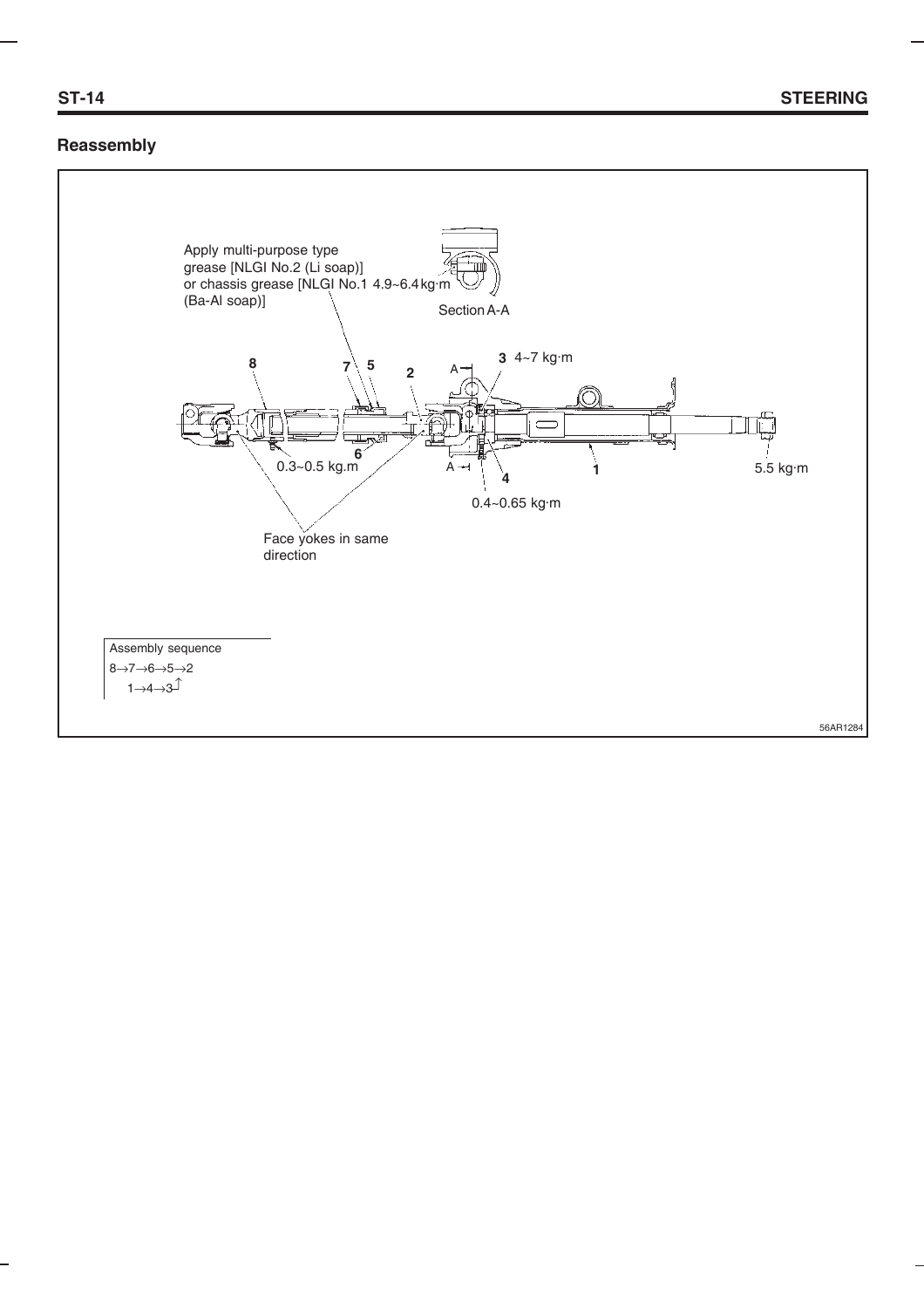#### **Link and Bracket Section**

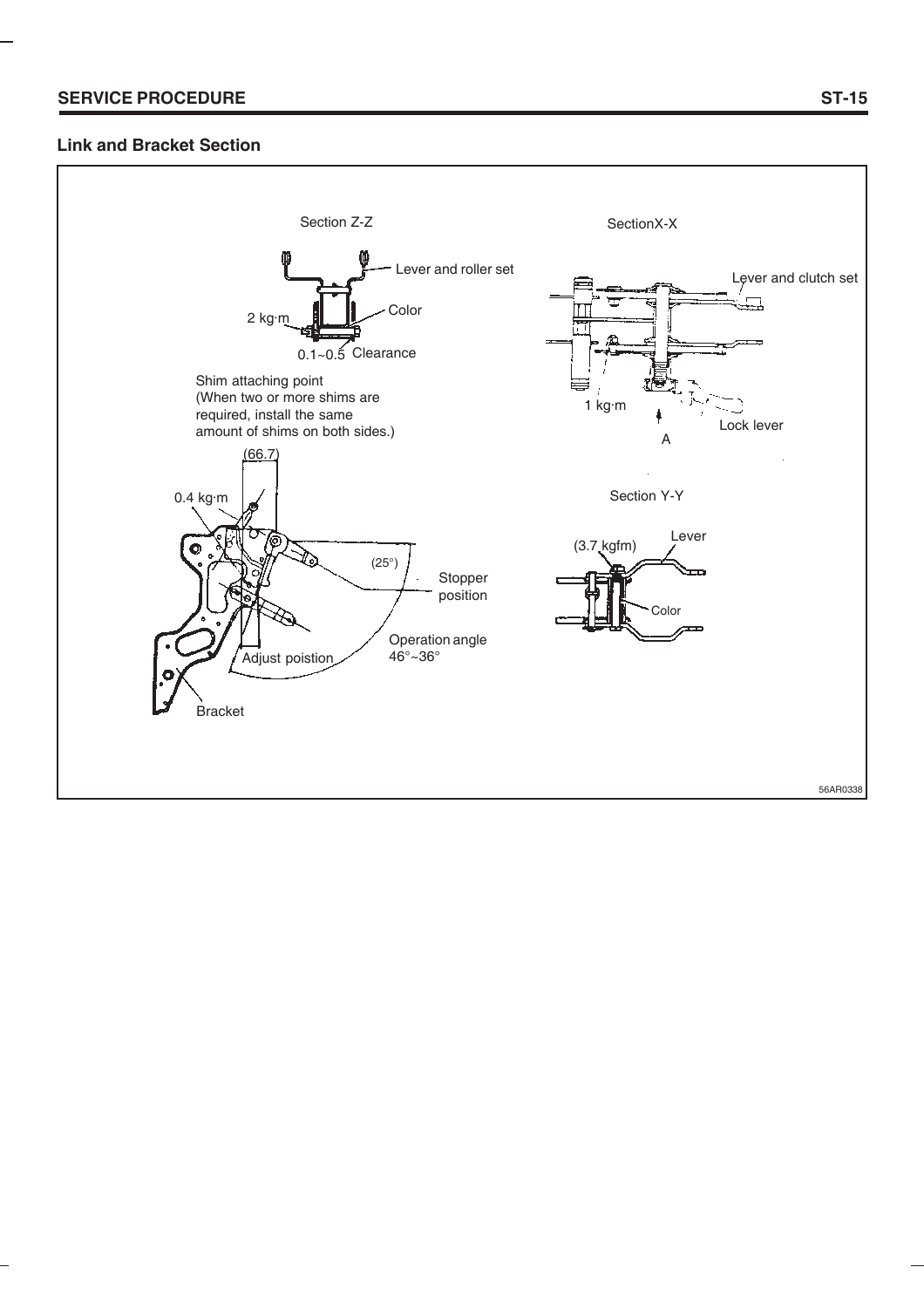## **DRAG LINK**



#### **TIE ROD**

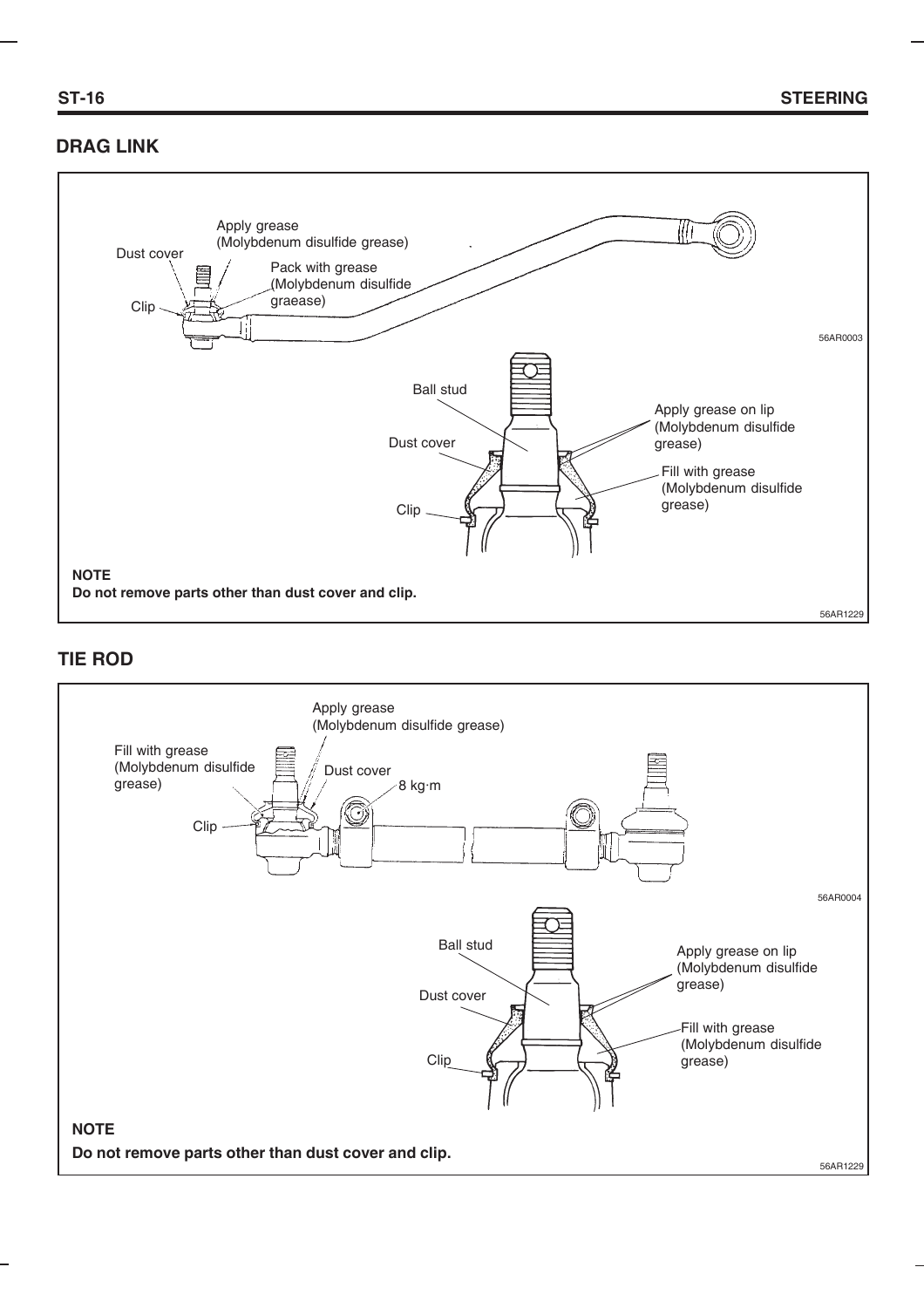# **ADJUSTMENT AFTER INSTALLATION**

#### **Steering wheel play**

Place the vehicle in straight ahead position and start the engine. Lightly turn the steering wheel clockwise and counter-clockwise and check that the outside circumference play does not exceed the nominal value range.

#### **NOTE**

**If the steering wheel play is out of the range, adjust installation of parts and backlash.**

#### **Adjustment of steering angle**

Set the front wheels on the turning radius gauges and adjust the steering angle to the specified value by knuckle stopper bolt.



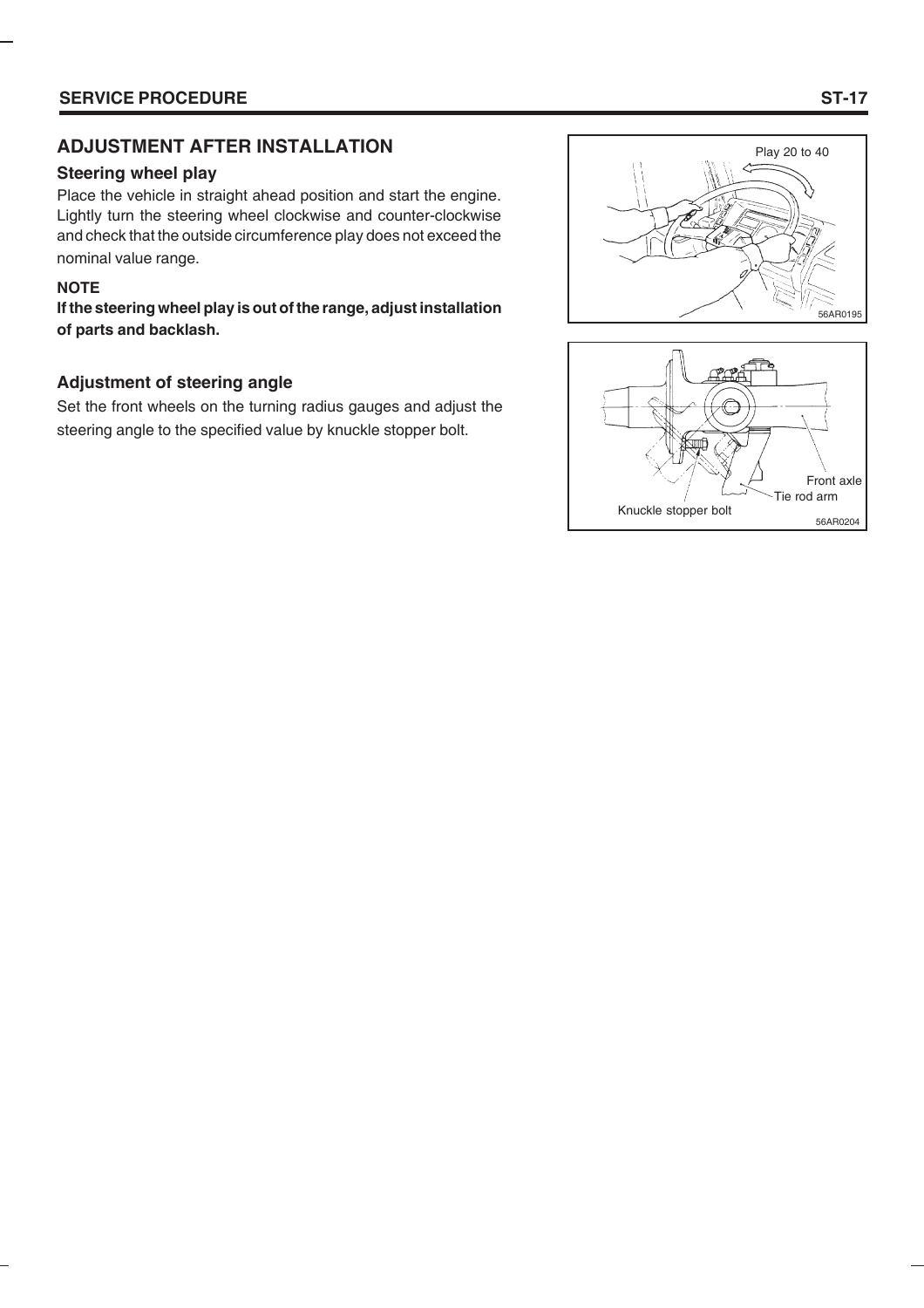#### **Integral power steering booster**

#### **Disassembly, inspection and correction**



#### **NOTE**

- **1. Align the stamped mark on the sector shaft end with the body center mark to place the sector shaft in the neutral position.**
- **2. Loosen the lock nut of the adjusting screw beforehand.**
- **3. Do not disassembly the ball nut assembly, adjusting screw, needle nut bearing, etc. except when necessary.**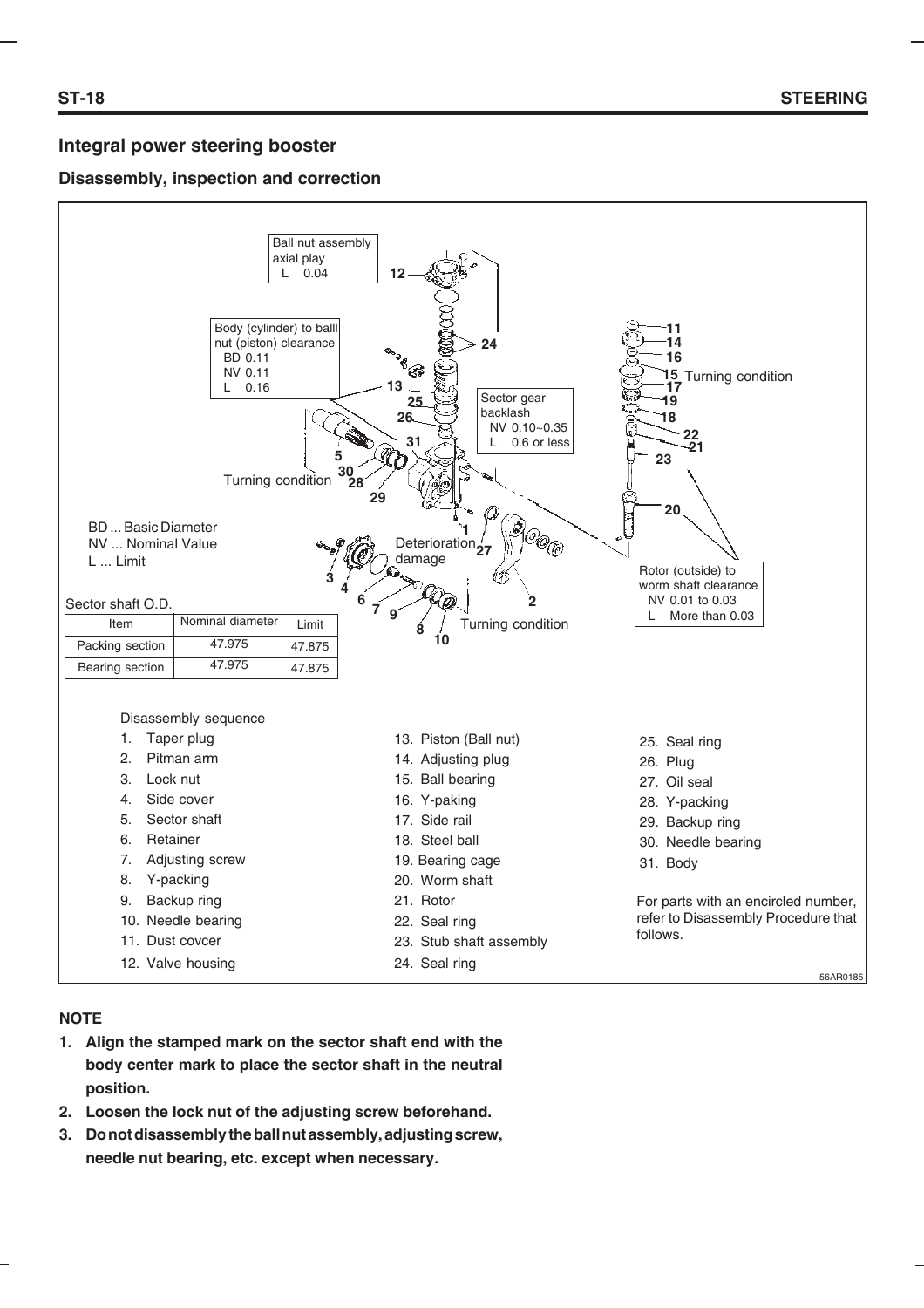#### **SERVICE PROCEDURE**

(1) Removal of pitman arm Remove the pitman arm from the steering gear using the special tool, puller set.

Drive out the sector shaft and side cover as a unit from the

Screw in the adjusting screw to remove the side cover from







Wrench

56AR0188



(3) Separation of sector shaft from side cover

the sector shaft.

(2) Removal of side cover and sector shaft

body, lightly striking with a plastic hammer.

Remove the lock ring, using the wrench.



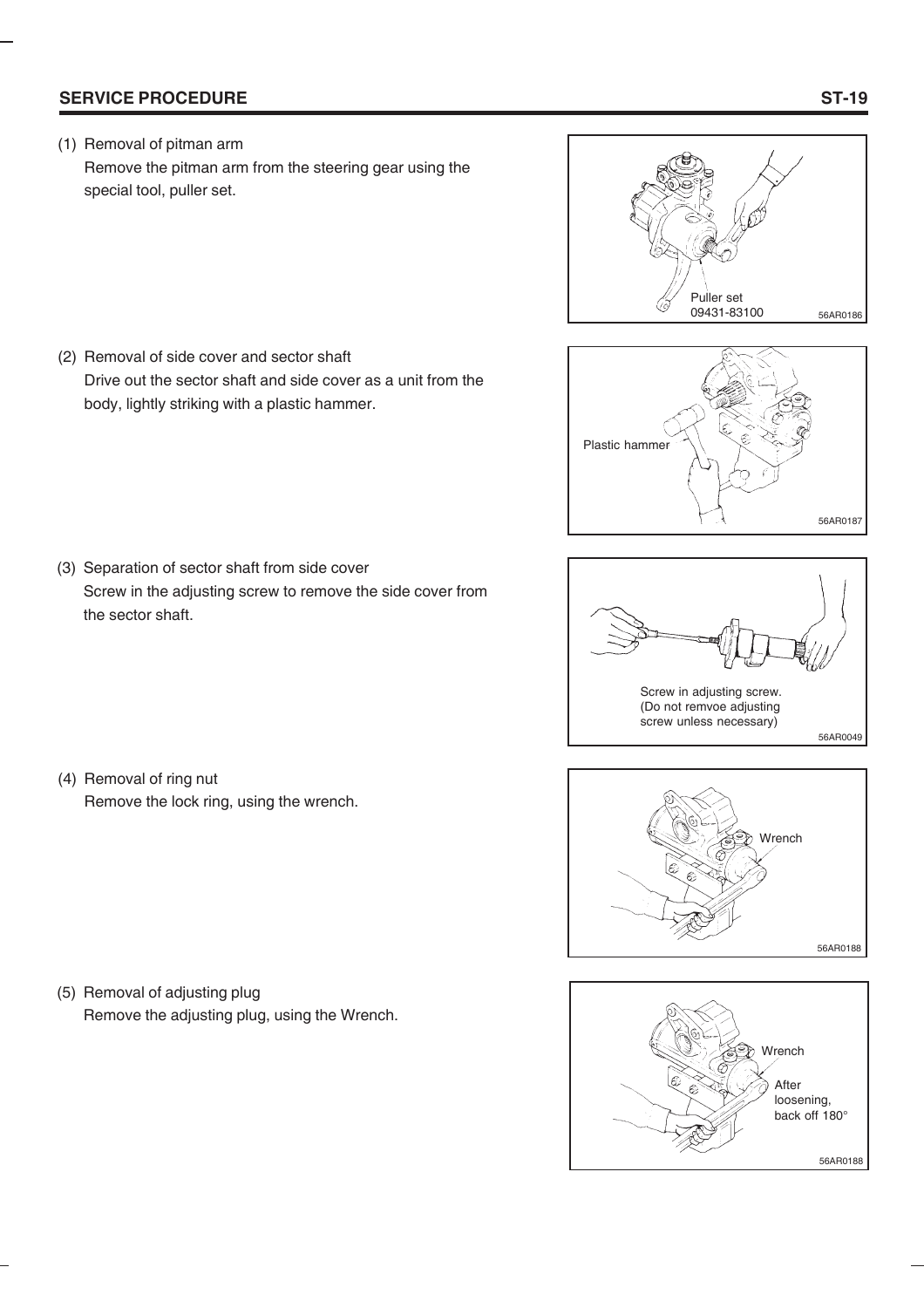## **ST-20 STEERING**

(6) Removal of ball nut assembly

Remove the ball nut assembly as a unit from the body. When removing, make sure that the assembly is slowly removed to prevent the piston from turning to cause damage to the inside surface of the body.

#### **NOTE**

- **1. Thoroughly clean the disassembled metallic parts in a cleaning oil. Handle carefully the piston section to prevent damage.**
- **2. To remove the adjusting screw, loosen the staken retainer and remove the screw.**

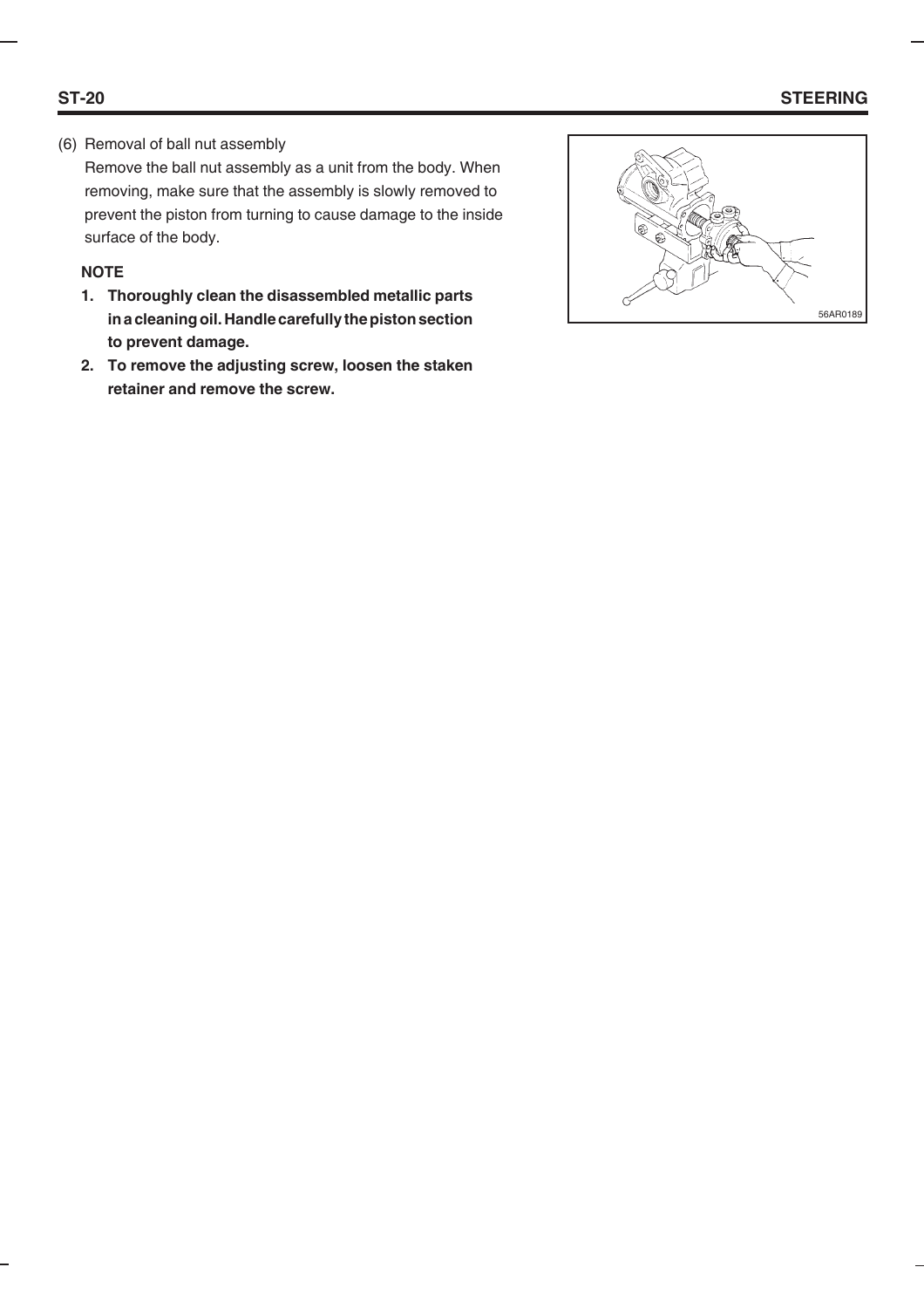#### **Reassembly and Adjustment**



For parts with encircled number, refer to Reassembly Procedcure that follows.

#### **NOTE**

- **1. Replace the packings, O-rings, seal rings, etc. wih new ones.**
- **2. As a sealant, use the THREEBOND No.1102, and as a grease, use the Limax No.2 or equivalents.**

**ST-21**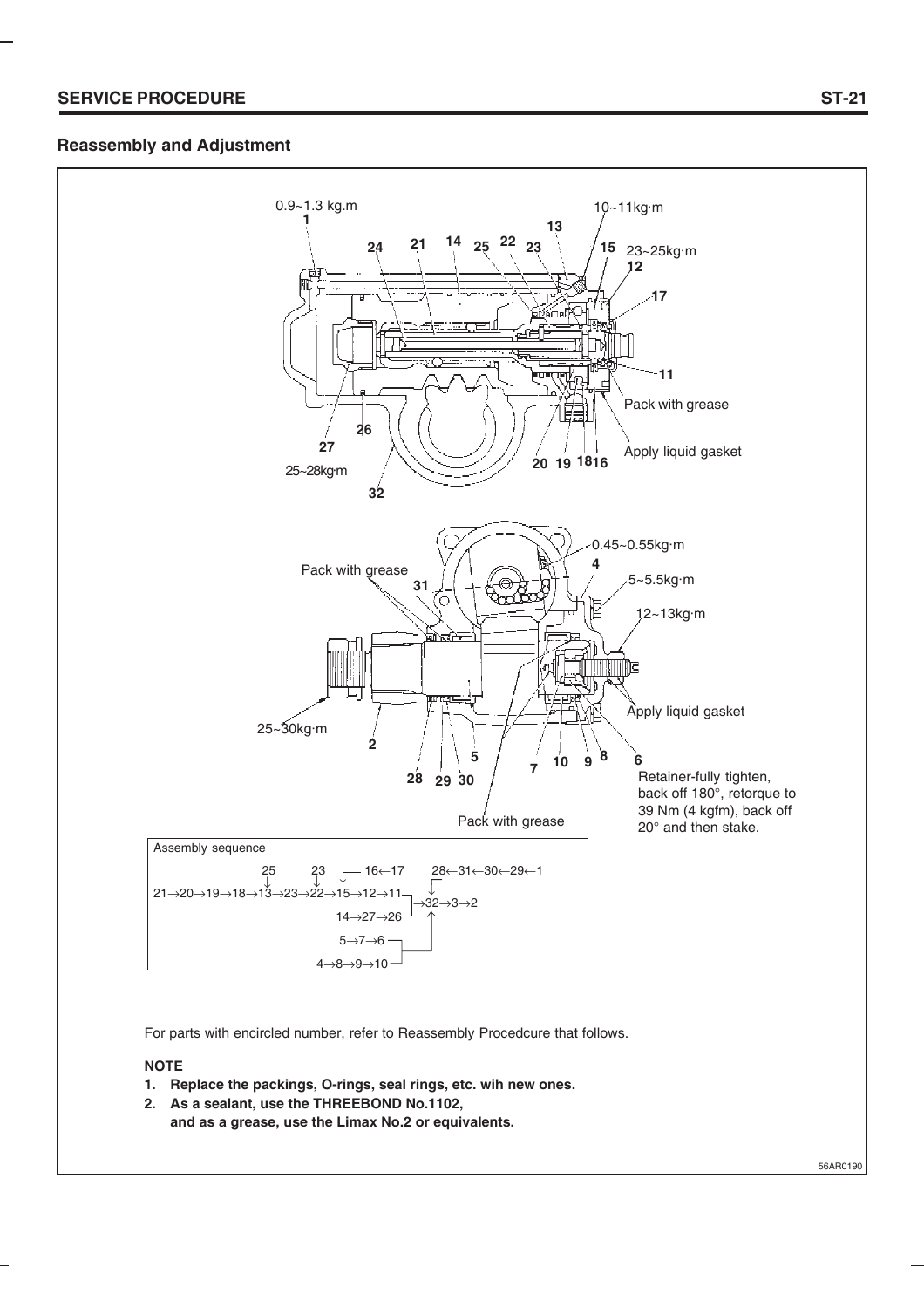### **ST-22 STEERING**

#### (1) Tightening of retainer

Fully tighten and then back off 180°. Retorque to 39 Nm (4kgfm). Back off 20° and make sure that the adjusting screw turns smoothly.



(2) Staking of retainer end portion (2 places)

To press-fit the Y-packing to the adjusting plug, use the Bar.



(3) Installation of Y-packing and backup ring

Insert the Y-packing and backup ring and then insert the special tool, Drift, to correct the bend of the backup ring.

#### **NOTE**

**When the body section is installed, use the special tool, Drift for correction.**

(4) Assembly of thrust bearing

Insert the side race, bearing cage and steel balls.



Drift 09517-83300

56AR0165



- (5) Installation of O-ring and seal ring.
- (6) Installation of ball nut assembly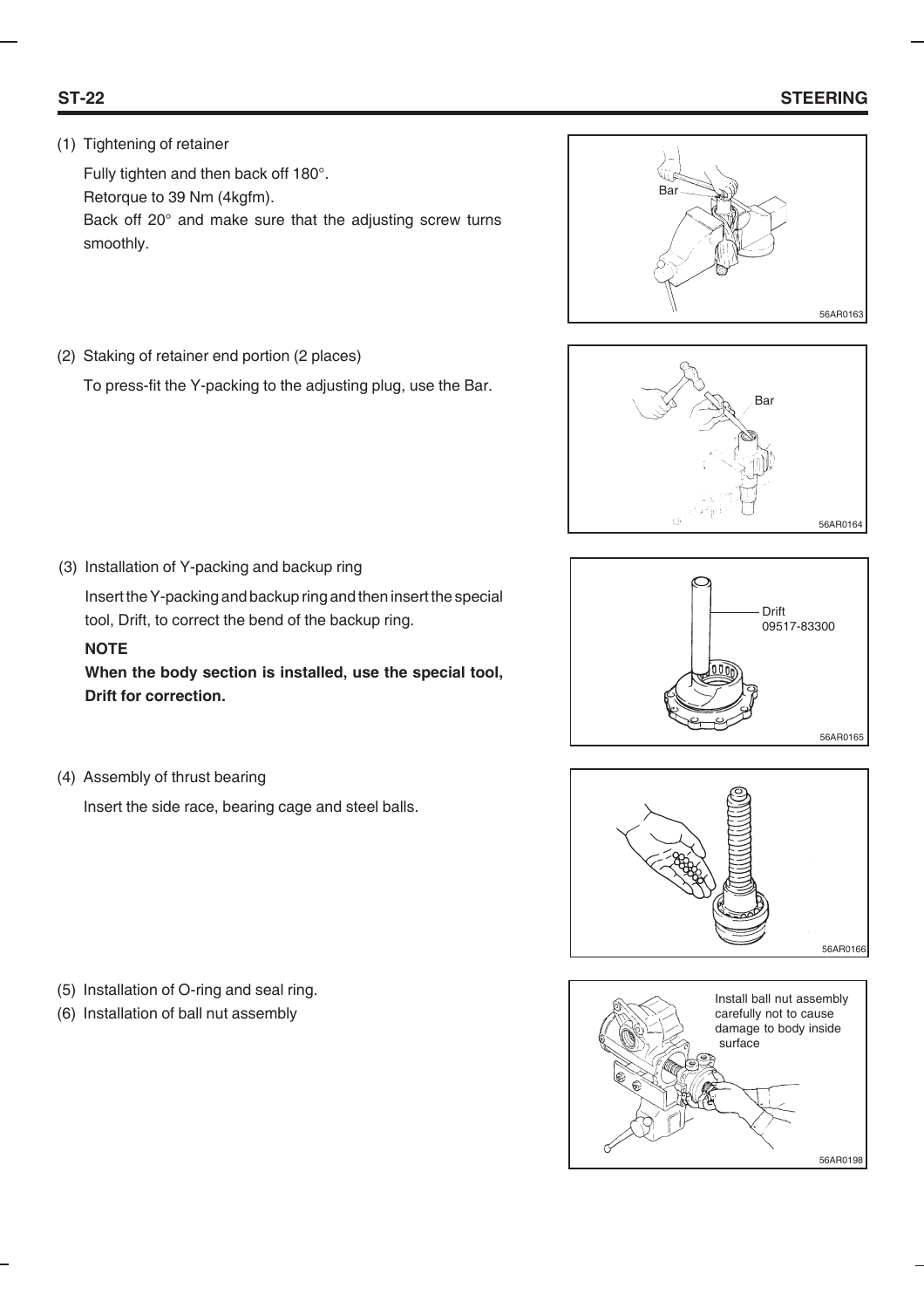#### **SERVICE PROCEDURE**

(7) Tightening of adjusting plug

(8) Tightening of ring nut.

(9) Installation of sector shaft.

(10) Tightening of lock nut

**NOTE**

**tion.**

Put the rack (ball nut) and gear (sector shaft) in mesh in the neutral position.

(11) Adjustment of sector gear backlash

Place the gears in the neutral meshing position and measure the backlash at the pitman arm end (L=250 mm). If necessary, adjust by the adjusting screw.

**Apply grease to the Y-packing and backup ring at installa-**

#### **NOTE**

- **1. After adjustment, move the pitman arm again to make sure that the piston (ball nut) moves smoothly over the entire operating angle range (pitman arm).**
- **2. The starting torque of the sector gear is less than 145 Ncm (15 kg·m) when the pump delivery rate is 12 lit./ min, (Adjust by the adjusting plug.)**











# **ST-23**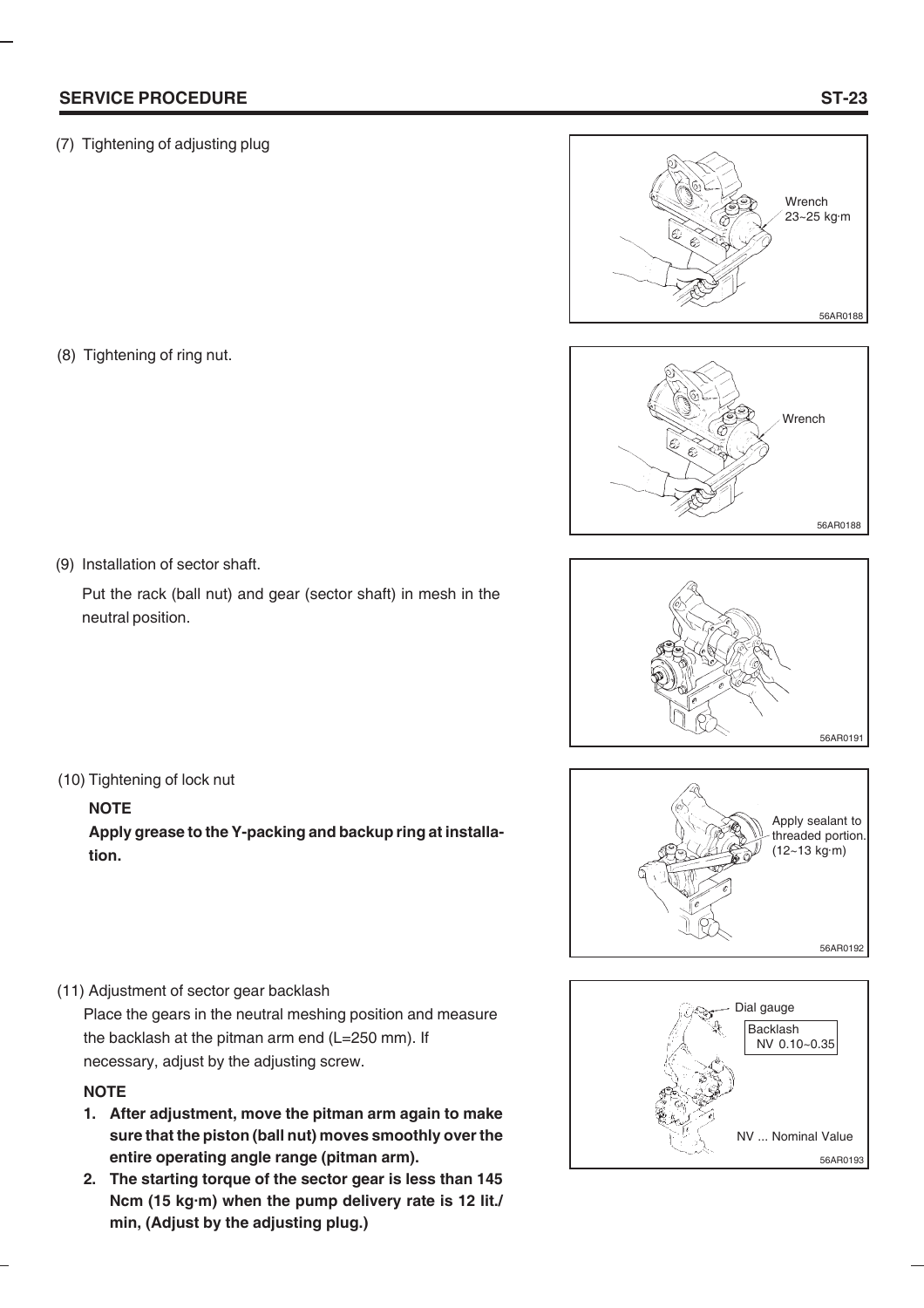### **POWER STEERING OIL PUMP**

#### **Disasembly, inspection and correctin**



#### **Disassembly procedure**

#### **Removal of cartridge assembly**

- (1) Before disassembly, put matching marks on the periphery.
- (2) Remove the cartridge assembly, pressure plate and straight pin and put matching marks on the periphery of the cartridge assembly.

#### **NOTE**

**The rotor, vane and cam ring have been precision machined as a unit. Take care not to damage them. If replacement is necessary, replace as a cartridge assembly.**

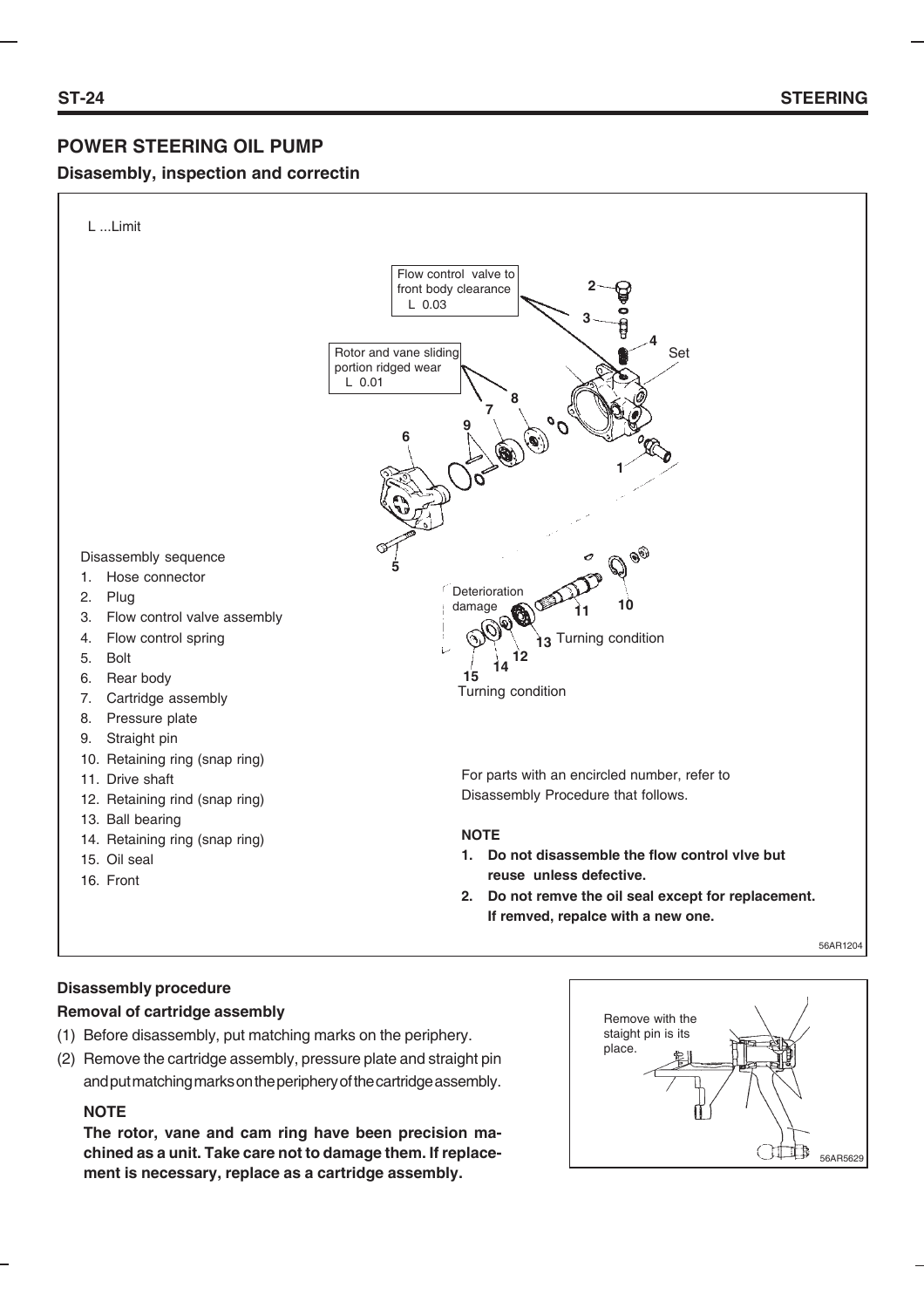#### **SERVICE PROCEDURE**

#### **Reassembly**

- (1) On occasion of periodic maintenance, replace the oil seals. O-rings and other rubber parts, using a repair kit.
- (2) Install parts, aligning the alignment marks put at disassembly and noting the rotor direction and vane turning direction. Check to see that the rotor and vane slide smoothly without excessive play



#### **Pressing of oil seal**

**Installation of cartridge**



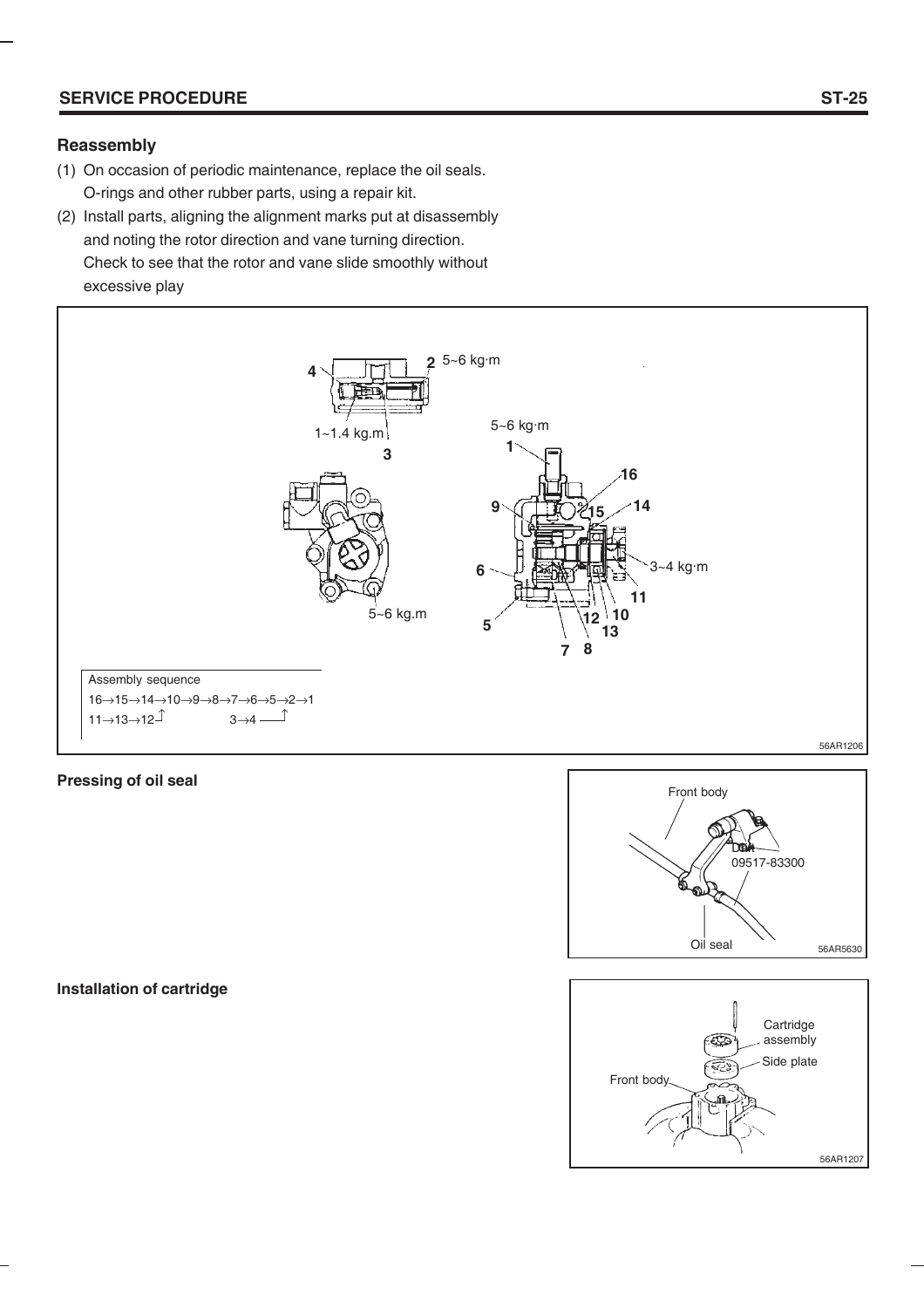#### **NOTE**

**1. When installing the parts. Check correct matching of pin holes.**

| Pressure change by shims                  |
|-------------------------------------------|
| Approx. 605 kPa (6.2 kg/cm <sup>2</sup> ) |
| per 0.5 mm thick shim                     |
| Approx. 245 kPa (2.5 kg/cm <sup>2</sup> ) |
| per 0.2 mm thick shim                     |

#### **Adjustment**

Adjustment of Relief Set Pressure of Flow Control Valve Assembly. When the valve assembly was disassembled, be sure to adjust the relief pressure by the following procedures after reassembly. Adjust by adding or removing shims. Addition of shims will lower the pressure.

| Standard value of valve assembly relief   |
|-------------------------------------------|
| pressure                                  |
| 9.3~11.3 Mpa (95~115 kg/cm <sup>2</sup> ) |
| (pump speed 1,800 rpm)                    |

## **POWER STEERING OIL TANK**

**Disassembly**

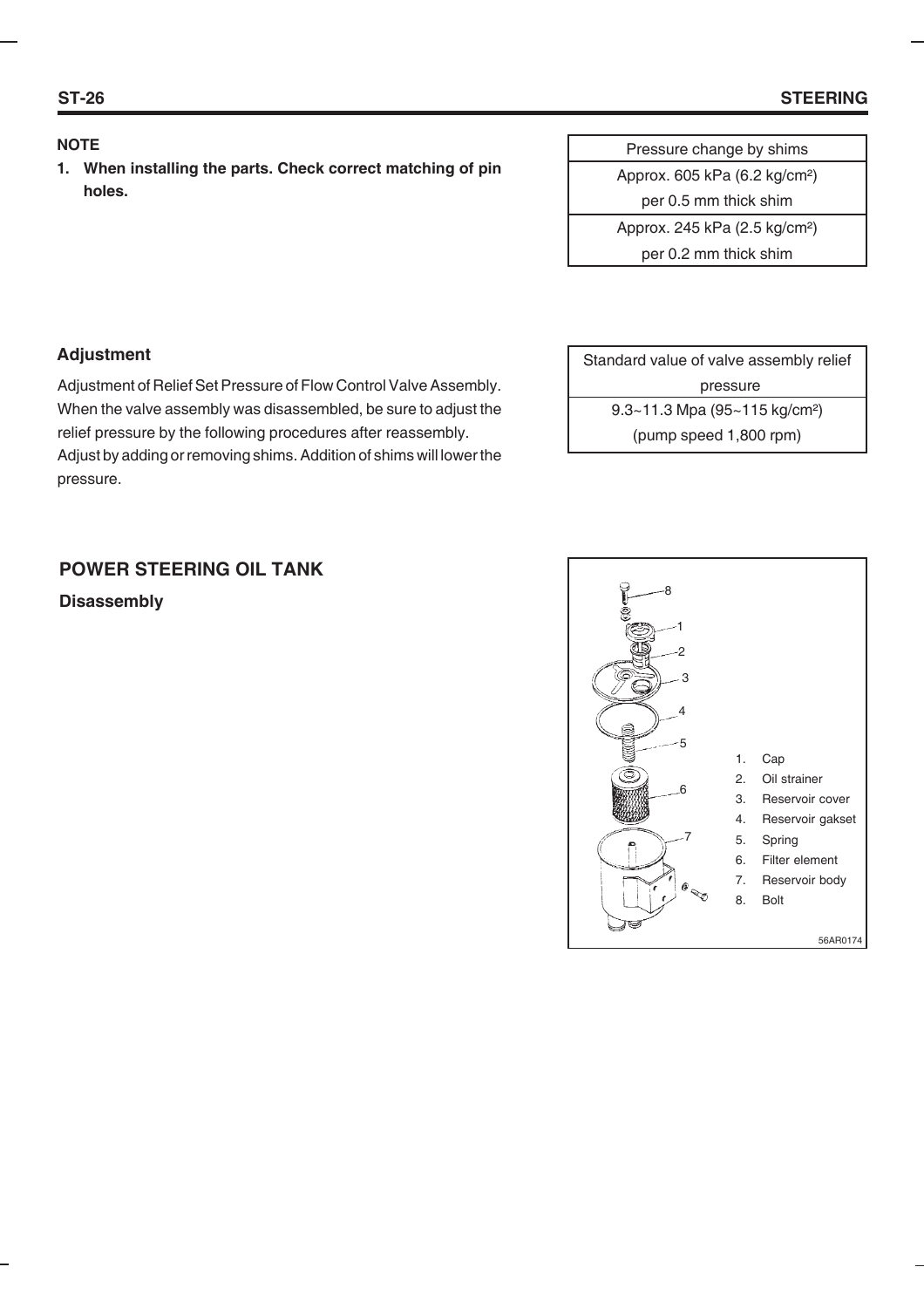#### **SERVICE PROCEDURE**

#### **Reassembly**



## **Adjustment after Installation Bleeding**

- (1) Fill the oil tank with hydraulic fluid to the brim of the filler cap.
- (2) With the front wheels reised on jacks and the engine running at idle, turn the steering wheel clockwise and counterclockwise and add the fluid if the level is low.
- (3) After the tank fluid level established, increase the engine speed and repeatedly turn the steering wheel until no more air bubbles come out in the tank.
- (4) After bleeding, check each section for leaks and check that the oil tank is filled up to the level mark.

#### **Peformance Verification tests**

To make sure that the power steering booster and oil pump are working well, perform tests on the floolwing.

- (1) If the fluid pressure when the steering wheel is released with the engine running at idle is (5 kg.cm²) or more, check the power steering booster, oil pump and oil circuit for cloging.
- (2) If the relief pressure readings are beyond the values given below, the relief valve is in faulity operation. If the reading is below the assembly standard value, the relief valve or spring is defective.

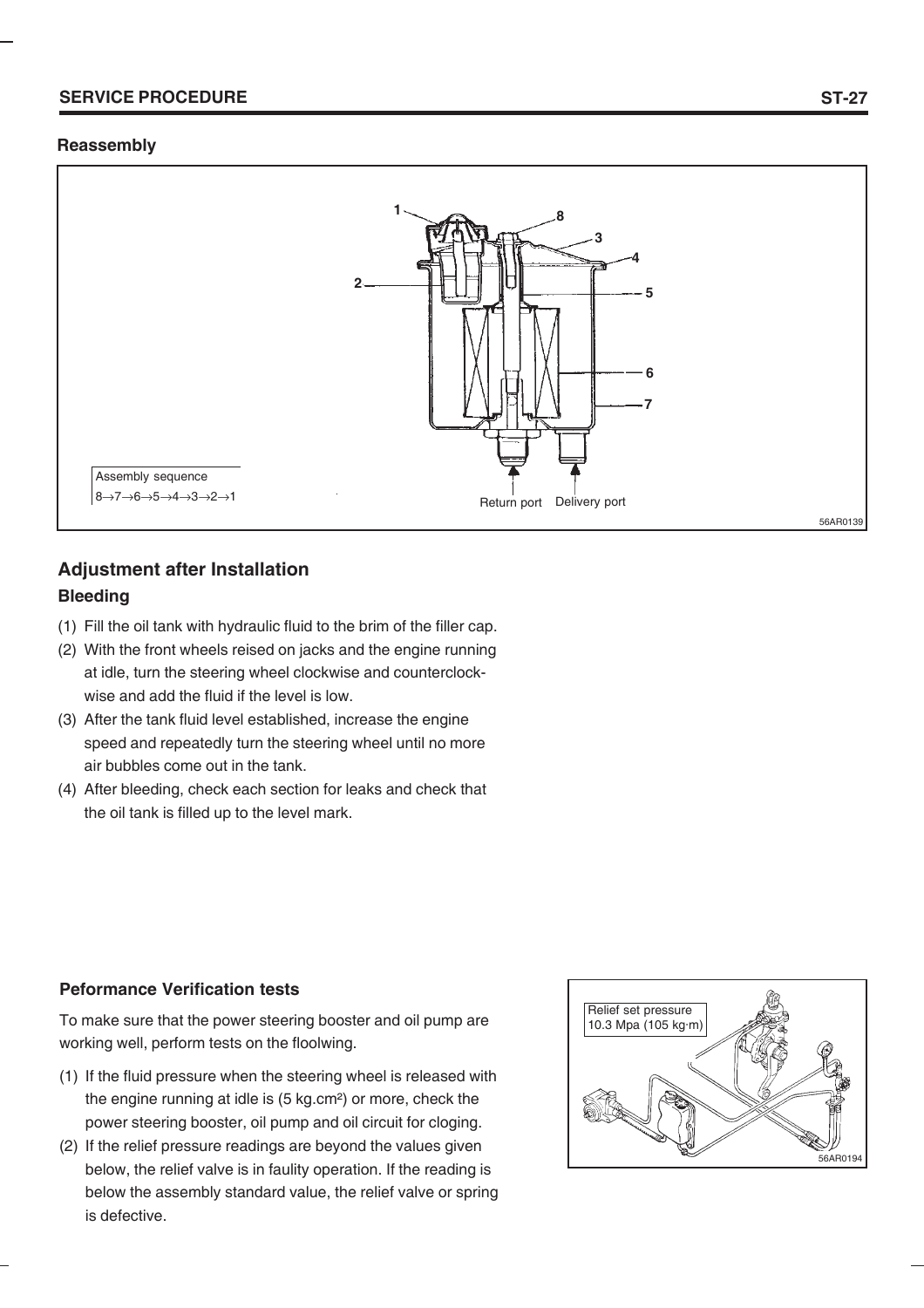| Test item       | Test procedure                                                            | Assembly standard           |
|-----------------|---------------------------------------------------------------------------|-----------------------------|
| Checking smooth | Raise front wheels and turns steering wheel fully clockwise               | Steering wheel to           |
| operation       | and counterclockwise several times.                                       | operate smoothly            |
|                 |                                                                           | on entire stroke.           |
| Measuring       | Mount combination of an oil pressure gauge capable of<br>1)               | $5 \text{ kg/cm}^2$ or less |
| hydraulic       | measuring more than (135 kg/cm <sup>2</sup> ) and a stop valve between    |                             |
| pressure        | the pump delivery port and booster inlet and bleed the system.            |                             |
|                 | With the engine running at idle, turn the steering wheel clockwise<br>2)  |                             |
|                 | and counterclockwise to raise the fluid temperature to $50~60^{\circ}$ C. |                             |
|                 | With the engine running at idle, fully open the stop valve.<br>3)         |                             |
|                 | Release the steering wheel and measure the fluid pressure.<br>4)          |                             |
| Measuring       | Slowly increase the engine speed to 1000 to 1200 rpm, close the<br>1)     | Relief set pressure         |
| relief          | stop valve and measure the maximum fluid pressure.                        | 105 kg/cm <sup>2</sup>      |
| pressure        | Do not keep the stop valve fully closed for more than 15 seconds.<br>2)   |                             |
|                 |                                                                           |                             |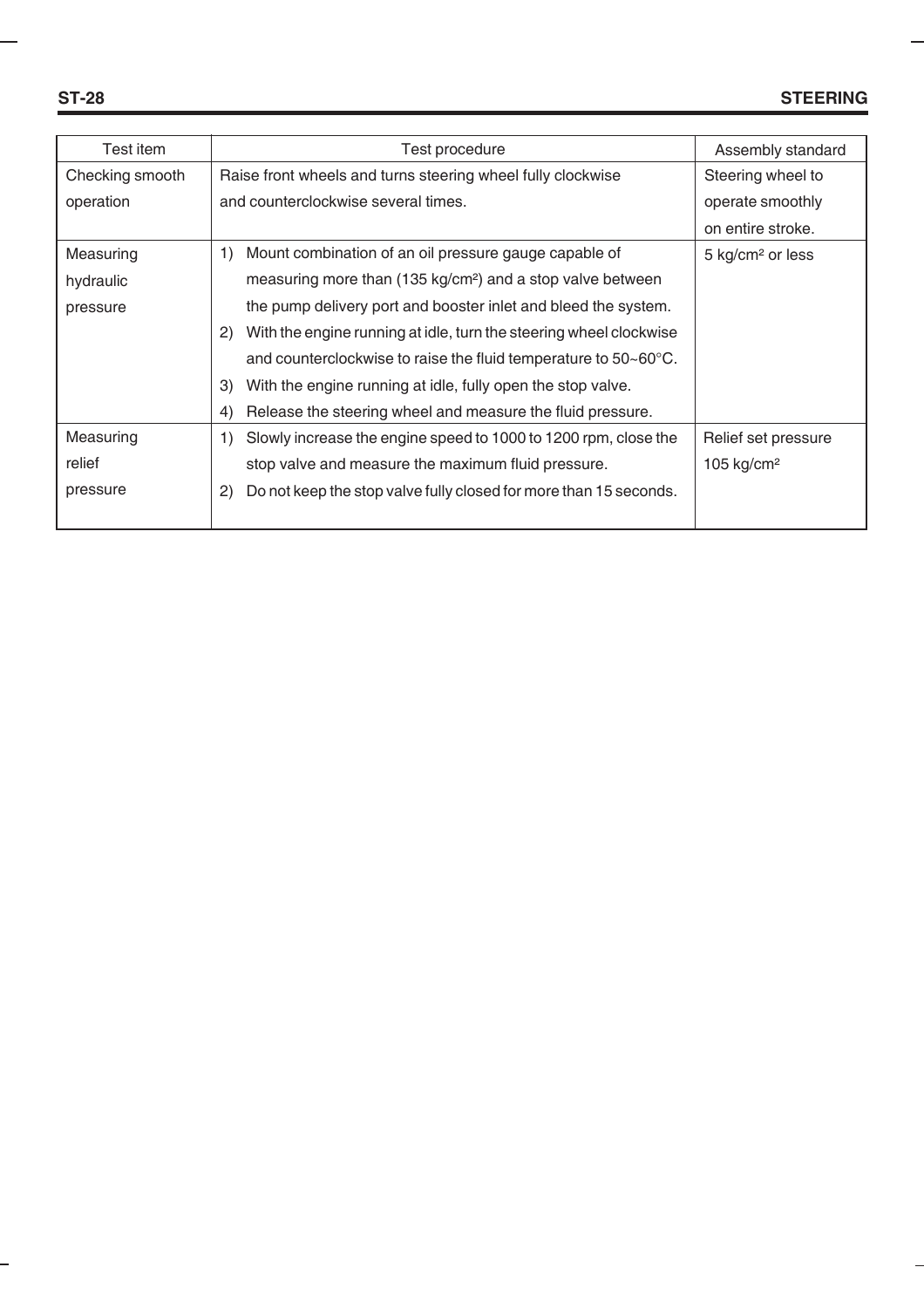÷

**-**

# **TROUBLESHOOTING**

| Symptom               | Probable cause                                         | Remdy                    |
|-----------------------|--------------------------------------------------------|--------------------------|
| Hard steering         | Steering ger mechanism defective                       |                          |
|                       | o Angular contact bearing damaged                      | Replace                  |
|                       | o Worm and ball nut worn                               | Replace                  |
|                       | o Insufficient oil quanity                             | Add oil                  |
|                       | o Improper oil viscosity                               | Replace oil              |
|                       | o Incorrect rear cover hsim adjustment                 | Adjust rear cover shim   |
|                       | o Incorrect rack starting torque adjustment            | Adjust worm and          |
|                       |                                                        | ball nut starting torque |
|                       | Powser steering booster gear mechanism defective       |                          |
|                       | o Thrust bearing damaged                               | Replace screw and        |
|                       |                                                        | housing assembly         |
|                       | o Ball of ball scre worn                               | Replace screw and        |
|                       |                                                        | housing assembly         |
|                       | o Low fluid level in oil tank                          | Add fluid                |
|                       | o Air not compeletely bled                             | <b>Bleed</b> air         |
|                       | o Improper fluid viscosity                             | Replace fluid            |
|                       | o Trouble in power steering booster system             | Repair or repalce        |
|                       | o Incorrect pipe connections                           | Correct                  |
|                       | o Defective oil pump                                   | Repair or replace        |
|                       | o Flow control valve in faulty operation               | Correct                  |
|                       | o Oil pump malfunctioning                              | Correct or replace       |
|                       | Steering linkage defective                             |                          |
|                       | o Universal joint abnormally worn, damaged or          | Replace steering shaft   |
|                       | poorly lubricated                                      | assembly or apply grease |
|                       | o Deformed link                                        | Replace link             |
|                       | Front axle defective                                   |                          |
|                       | o King pin poorly lubricated                           | Apply grese              |
|                       | o Poor front wheel alignments (toe-in, camber, caster) | Correct wheel alignments |
|                       | o Front wheel tires underinflated                      | Adjust                   |
|                       | o Thrust bearings damaged                              | Replace                  |
|                       | Other troubles                                         |                          |
|                       | o Cargo one-sided toward the front of the bed          | Distribute cargo evenly  |
|                       |                                                        | throughout the bed       |
| Unstable steering     | Steering gear mechanism defective                      |                          |
| bacause of excessive  | o Worn rack and gear unit of worm and ball nut         | Replace                  |
| free play of steering | o Sector shaft worn                                    | Replace sector shaft     |
| wheel                 | o Worm and ball nut worn                               | Replace                  |
|                       | o Loosen steering gear mounting bolts                  | Tighten to the           |
|                       |                                                        | specified torue          |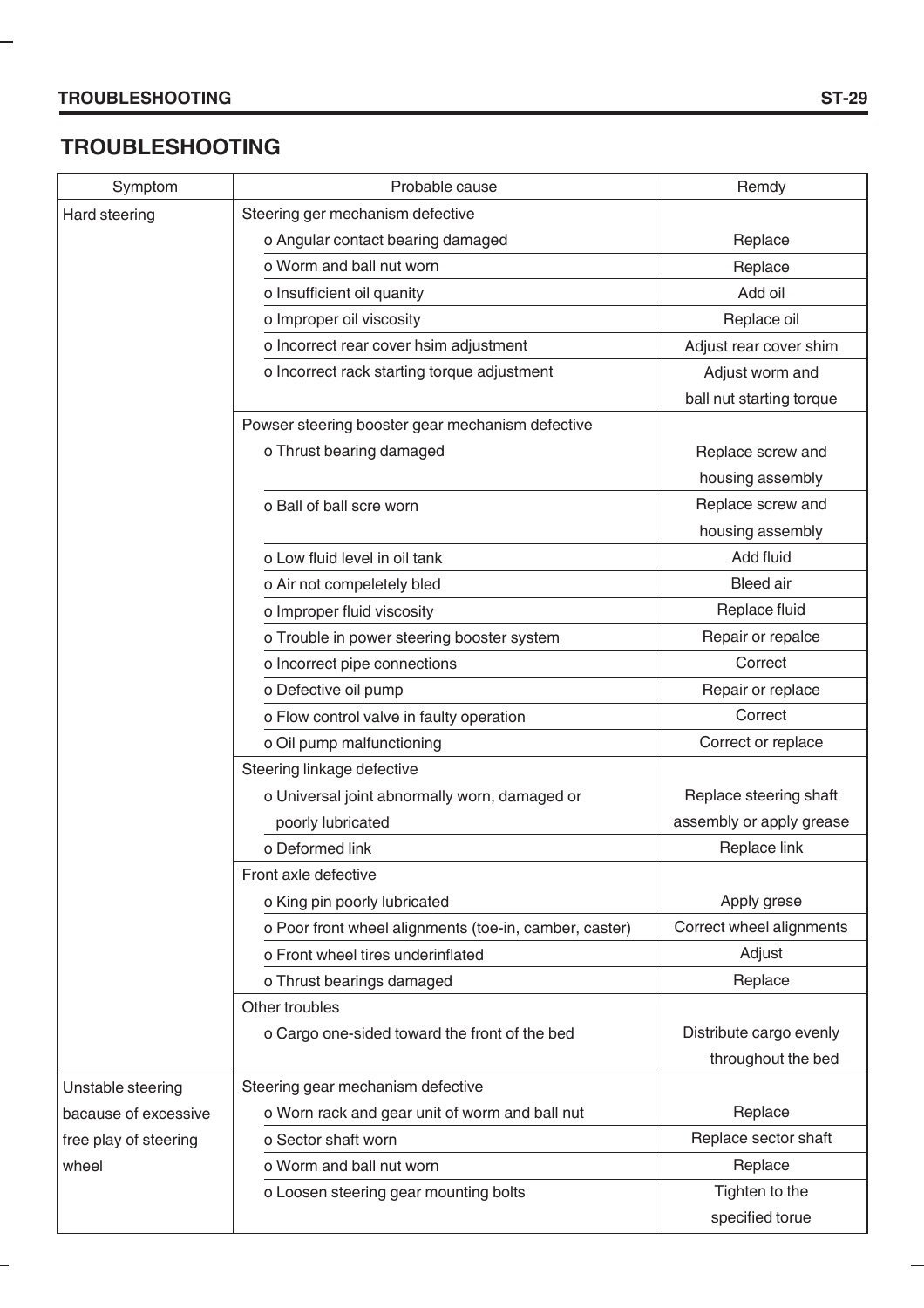| Symptom               | Probable cause                                  | Remdy                       |
|-----------------------|-------------------------------------------------|-----------------------------|
| Unstable steering     | Power steering booster gear mechanism defective | Replace screw and           |
| bacause of excessive  | o Worn rack and rear in ball screw unit         | housing sector shaft        |
| free play of steering | o Worn bearing in sector shaft                  | Replace bearing             |
| wheel                 | o Worn ball in ball screw                       | Replace screw and           |
|                       |                                                 | housing assembly            |
|                       | o Loose power steering booster mounting bolts   | Tighten to the              |
|                       |                                                 | specified torque            |
|                       | o Air trapped and air not completely bled       | Add fluid, retighten all    |
|                       |                                                 | parts, and bleed air        |
|                       | Steering linkage defective                      |                             |
|                       | o Looseness in universal joint                  | Pack with grease if the     |
|                       |                                                 | problem still persists,     |
|                       |                                                 | replace steering shaft      |
|                       |                                                 | assembly                    |
|                       | o Looseness in drag link ball stud              | Replace knuckle arm, pitman |
|                       |                                                 | arm or drag link            |
|                       | o Looseness in tie rod end ball stud            | Replace tie rod end         |
|                       | Front axle defective                            |                             |
|                       | o Worn wheel hub bearing                        | Replace                     |
|                       | o Worn king pin or bushing                      | Replace king pin or         |
|                       |                                                 | bushing                     |
|                       | Other troubles                                  |                             |
|                       | o Uneven brake application                      | Readjust or replace lining  |
|                       | o Cargo one-sided toward the front of the bed   | Distribute cargo evenly     |
|                       |                                                 | throughout the bed          |
| Vehicle pulls to      | Front axle steering system defective            |                             |
| one side              | o Improper wheel alignment                      | Correct                     |
|                       | o Deformed front axle                           | Replace                     |
|                       | o Worn or damaged wheel hub bearing             | Replace                     |
|                       | o Worn or damaged king pin                      | Replace king pin            |
|                       |                                                 | or bushing                  |
|                       | o Steering wheel is off-center                  | Correct                     |
|                       | o Steering gear defective                       | Repair or replace           |
|                       | o Power steering booster defective              | Correct or replace          |
|                       | Other troubles                                  |                             |
|                       | o Cargo one-sided                               | Distribute cargo evenly     |
|                       | o Sagging or broken leaf spring                 | Replace                     |
|                       | o Uneven brake application                      | Correct                     |
|                       | o Right and left tires unevenly inflated        | Adjust                      |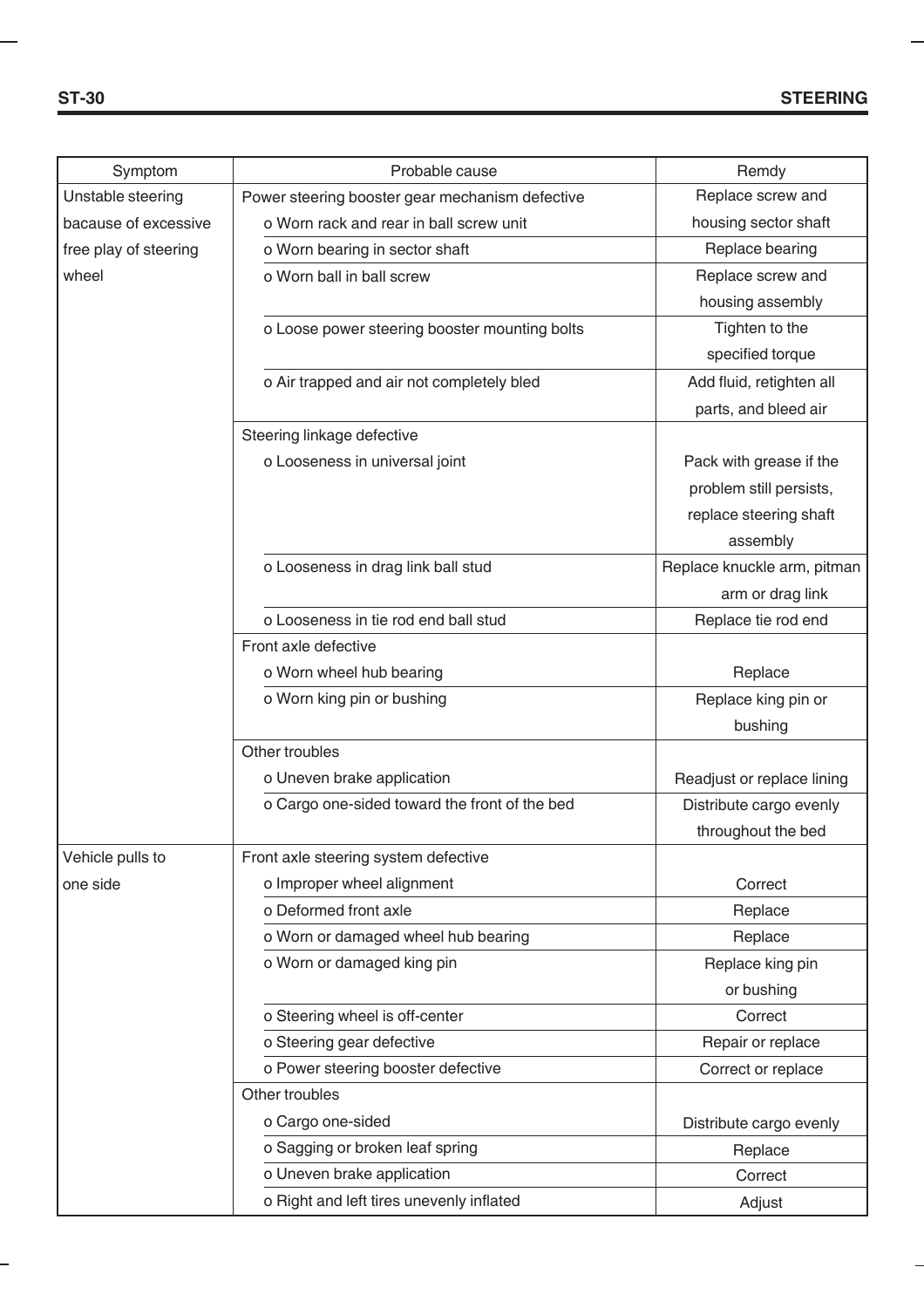## **TROUBLESHOOTING**

L,

÷

| Symptom              | Probable cause                                                    | Remdy                   |
|----------------------|-------------------------------------------------------------------|-------------------------|
| Vehicle pulls to     | o Right and left tires greatly different in the degree of wear    | Replace tires           |
| one side             | o Right and left tires different in outer diameter                | Replace with equal      |
|                      |                                                                   | diameter tires          |
|                      | o Right and left wheel bases greatly different                    | Correct wheel base      |
|                      | o Bent rear axle housing                                          | Replace axle housing    |
| Steering wheel jerks | Front axle assembly defective                                     |                         |
|                      | o Excessive clearance between king pin and bushing                | Replace king pin or     |
|                      |                                                                   | bushing                 |
|                      | o Worn or deteriorated wheel hub bearing                          | Replace                 |
|                      | o Improper wheel alignment (particularly camber and caster)       | Correct wheel alingment |
|                      | o Looseness in knuckle arm or tie rod ball stud                   | Replace knuckle arm or  |
|                      |                                                                   | tie rod end             |
|                      | o Excessively uneven tire pressure                                | Adjsut tire pressure    |
|                      | o Knuckle arm, tie rod arm, backing plate and knuckle, etc.       | Tighten to specified    |
|                      | improperly tightened                                              | torque                  |
|                      | o U-bolt, nut, etc. of front spring loose                         | Tighten to specified    |
|                      |                                                                   | torue                   |
|                      | o Lateral and radial runouts of front tires, and incorrect static | Correct wheel balance   |
|                      | and dynamic balance                                               |                         |
|                      | Steering gear steering system defective                           |                         |
|                      | o Improper play in worm and ball nut and sector shaft             | Adjust                  |
|                      | o Angular contact bearing worn                                    | Replace                 |
|                      | o Loosen drag link ball stud                                      | Replace knuckle arm,    |
|                      |                                                                   | pitman arm or drag link |
|                      | o Sector shaft worn                                               | Replace sector shaft    |
|                      | o Worm and ball nut worn                                          | Replace                 |
|                      | Power steering booster steering system defective                  |                         |
|                      | o Improper play in ball screw unit and sector shaft               | Adjust                  |
|                      | o Worn thrust bearing                                             | Replace                 |
|                      | o Defective power steering booster                                | Correct or replace      |
|                      | o Looseness in ball stud of drag link                             | Replace knuckle arm,    |
|                      |                                                                   | pitman arm or drag link |
|                      | o Worn sector shaft and bearing                                   | Replace sector shaft    |
|                      |                                                                   | and bearing             |
|                      | o Worn ball and groove in ball screw                              | Replace screw and       |
|                      |                                                                   | housing assembly        |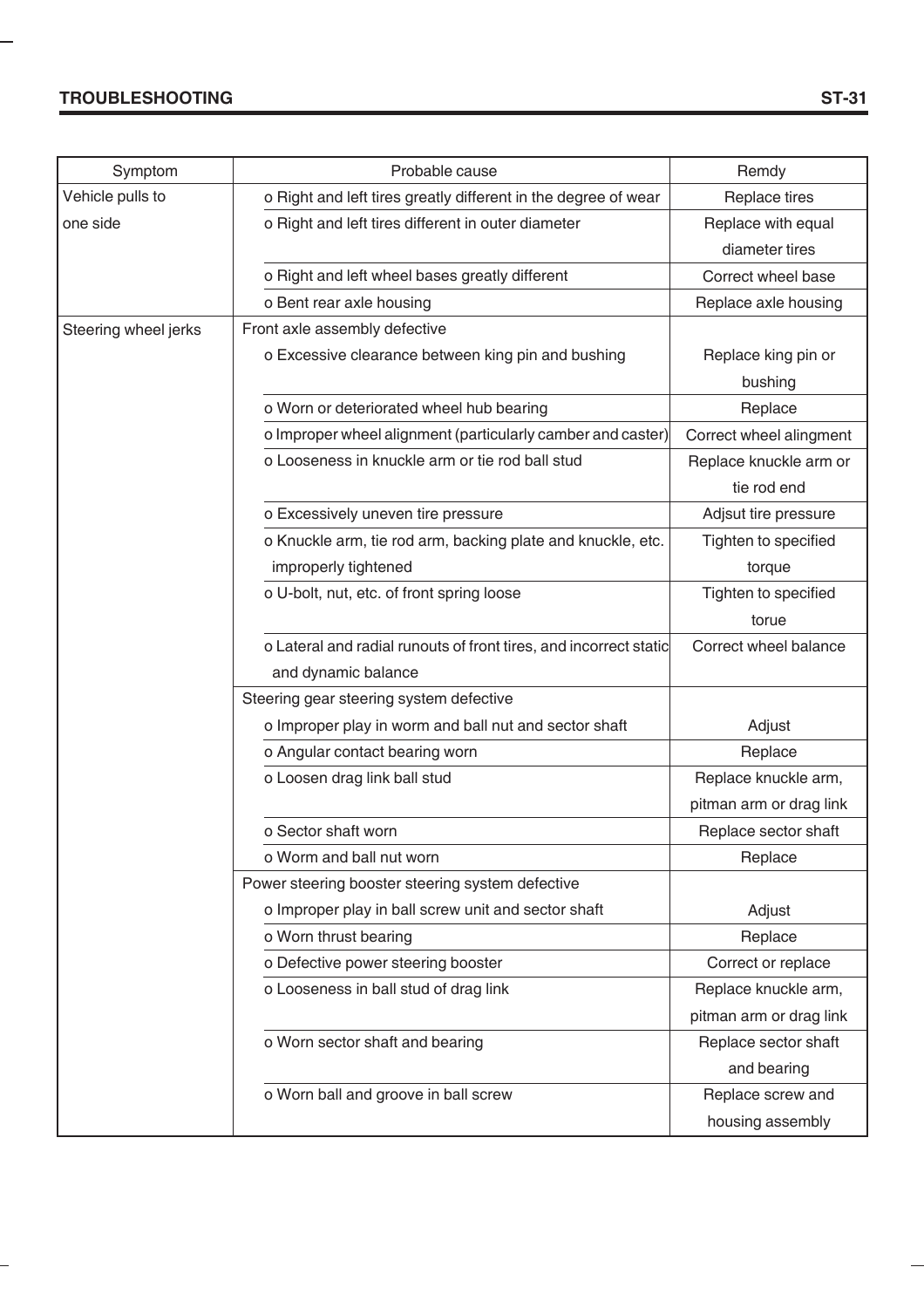| Symptom                                 | Probable cause                                  | Remdy                          |
|-----------------------------------------|-------------------------------------------------|--------------------------------|
| Steering wheel jerks                    | Other troubles                                  |                                |
|                                         | o Excessive runout of propeller shaft           | Correct or replace             |
|                                         | o Reduction pinion and gear damaged and in poor | Replace pinion and gear or     |
|                                         | tooth contact                                   | corect tooth contact           |
|                                         | o Excessive tire runout                         | Correct or replace             |
| Power steering booster system defective |                                                 |                                |
| Hard steering in both                   | Low pressure due to fluid leaks                 | Retighten leaky parts          |
| clockwise and counter-                  |                                                 | or replace seal ring,          |
| clockwise directions                    |                                                 | O-ring, etc.                   |
|                                         | Valve malfunctioning                            | Check and correct valve        |
|                                         |                                                 | or repalce screw and           |
|                                         |                                                 | housing assembly               |
|                                         | Piston damaged or foreign substance trapped     | Check for foreign substance in |
|                                         |                                                 | hydralic fluid, and check      |
|                                         |                                                 | and correct inside surface     |
|                                         |                                                 | of body and sliding surface    |
|                                         |                                                 | of piston, or replace screw    |
|                                         |                                                 | and housing assembly           |
| Hard steering particularly              | Rack mesh torque out of adjustment              | Adjust stub shaft              |
| in middle                               |                                                 | rotating torque                |
| Great difference in steer-              | Clogged hydraulic circuit                       | Check and correct hydraulic    |
| ing effort between clock-               |                                                 | circuit or repalce screw       |
| wise and counter-                       |                                                 | and housing assembly           |
| clockwise rotations                     |                                                 |                                |
| Hard steering particularly              | Air trapped due to low fluid level              | Bleed air and then add fluid   |
| during idling                           |                                                 |                                |
| Hard steering particularly              | Valve malfunctioning                            | Check and correct valve        |
| at beginning                            |                                                 | or replace screw and           |
|                                         |                                                 | hosuing assembly               |
| Hard steering due to                    | Defective oil pump                              | Correct or replace oil         |
| problems not in power                   |                                                 | pump                           |
| steering booster                        | Clogged hydraulic piping                        | Correct or replace             |
|                                         |                                                 | piping                         |
|                                         | Insufficient grease in steering linkage joints  | Pack joints with grease        |
|                                         | Insufficient front tire inflation pressure      | Adjust to the specified        |
|                                         |                                                 | air pressure                   |
|                                         | Incorrect front wheel alignments                | Measure wheel alignments if    |
|                                         |                                                 | incorrect, adjust to the       |
|                                         |                                                 | specified values               |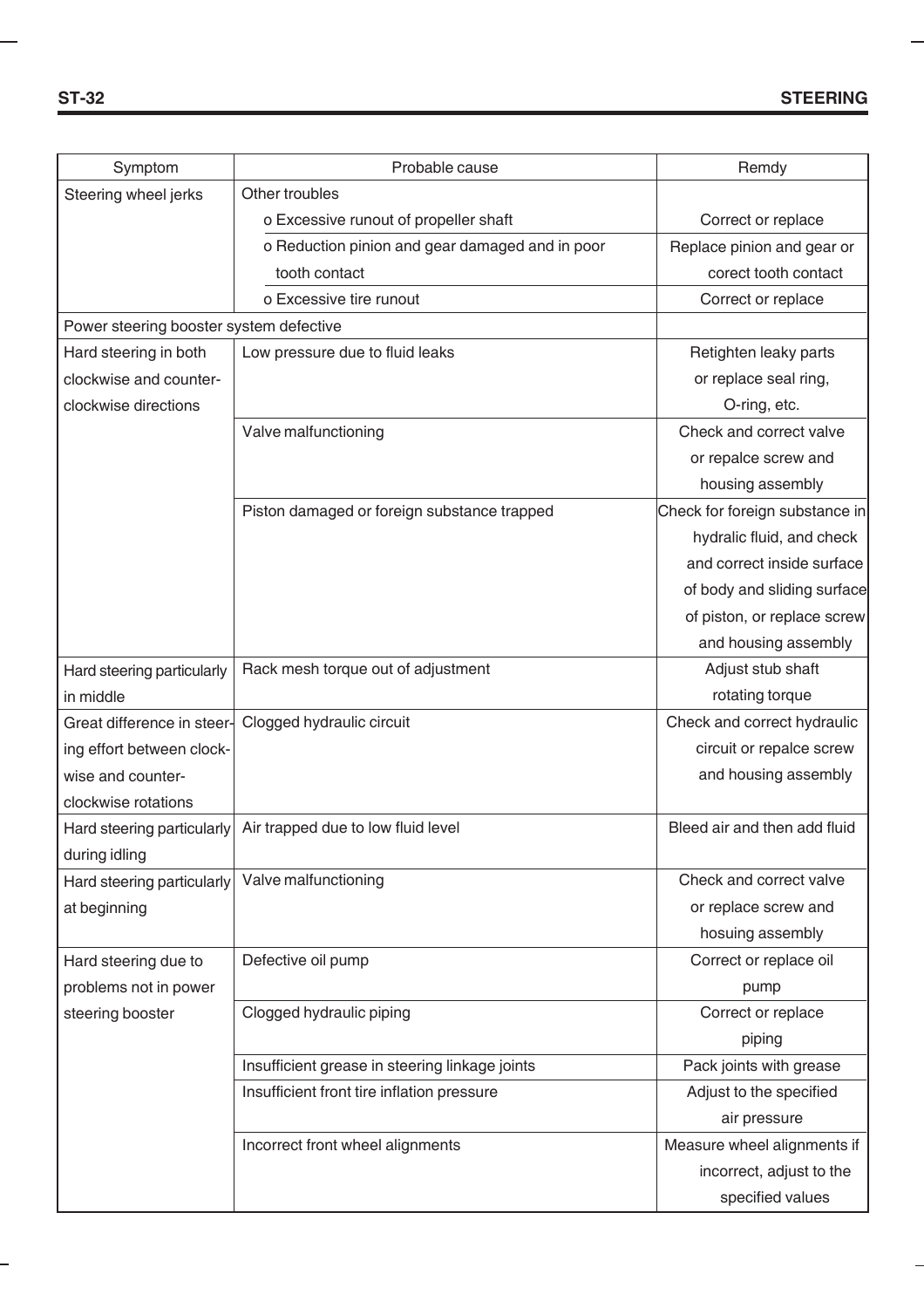### **TROUBLESHOOTING**

۰

|                        | Probable cause                                          |                                                |
|------------------------|---------------------------------------------------------|------------------------------------------------|
| Symptom                | King pin thrust bearing damaged                         | Remdy                                          |
| Hard steering due to   | King pin short of grease                                | Correct or replace<br>Apply grease to king pin |
| problems not in power  |                                                         |                                                |
| steering booster       | Cargo one-sided toward front                            | Distribute cargo evenly                        |
| Steering wheel         | Power steering booster defective                        |                                                |
| oscillations           | o Valve and roll edge damaged or control seal ring or   | Replace screw and                              |
|                        | O-ring damaged                                          | housing assembly                               |
|                        | o Improper fluid in power steering system               | Replace with the specified                     |
|                        |                                                         | hydraulic fluid                                |
|                        | Problems not in power steering booster                  |                                                |
|                        | o Uneven tire pressure                                  | Adjust to specified                            |
|                        |                                                         | pressure                                       |
|                        | o Incorrect front wheel alignment                       | Measure wheel alignment                        |
|                        |                                                         | If incorrect, adjust to                        |
|                        |                                                         | specified values                               |
|                        | o Front wheels out of balance                           | Replace with wheel                             |
|                        |                                                         | balancer or replace                            |
|                        |                                                         | tires or wheels                                |
|                        | o Worn drag link or tie rod end ball joint              | Replace drag link                              |
|                        |                                                         | assembly or tie rod end                        |
|                        | o Worn king pin and king pin bushing                    | Disassembly and replace                        |
|                        |                                                         | If defective                                   |
| Poor returnability     | Incorrect steering gear rack starting torque adjustment | Adjust main shaft                              |
| of steering wheel      |                                                         | starting torque                                |
|                        | Power steering booster defective                        |                                                |
|                        | o Rack torque out of adjustment                         | Adjust stub shaft torque                       |
|                        | o Clogged hydraulic circuit                             | Check and correct circuit                      |
|                        |                                                         | or replace screw and                           |
|                        |                                                         | housing assembly                               |
|                        | o Clogged hydraulic piping                              | Correct or replace                             |
|                        |                                                         | piping                                         |
|                        | Front wheel alignment off                               | Measure wheel alignment                        |
|                        |                                                         | If incorrect, adjust to                        |
|                        |                                                         | specified values                               |
| Vehicle wanders due to | Steering gear defective                                 |                                                |
| excessive free play of | o Sector shaft gear worn                                | Adjust steering wheel free                     |
| steering wheel         |                                                         | play with adjusting screw                      |
|                        |                                                         | or replace cross shaft                         |
|                        | o Damaged or worn worm and ball nut serrating           | Replace worm and ball nut                      |
|                        |                                                         |                                                |
|                        |                                                         |                                                |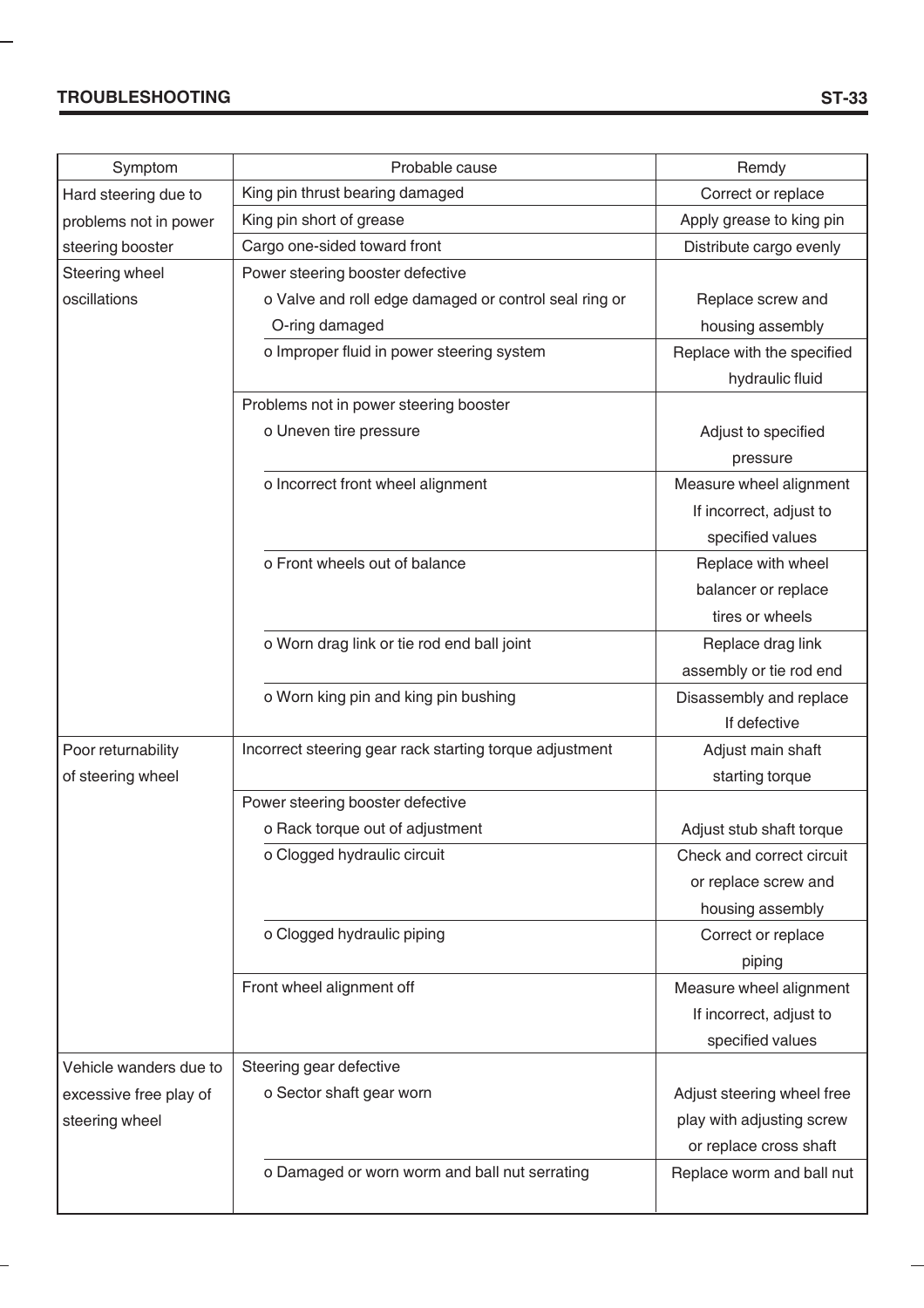÷

| Symptom                   | Probable cause                                 | Remdy                            |
|---------------------------|------------------------------------------------|----------------------------------|
| Vehicle wanders due to    | Problems in power steering booster             |                                  |
| excessive free play of    | o Worm sector shaft gear                       | Adjust with adjusting            |
| steering wheel            |                                                | screw or replace                 |
|                           |                                                | sector shaft                     |
|                           | o Damaged or worn stub shaft serrations        | Replace screw and                |
|                           |                                                | housing assembly                 |
|                           | Other problems                                 |                                  |
|                           | o Worn front wheel bearings                    | Replace                          |
|                           | o Mounted or joined parts loose                | Retighten to specified           |
|                           |                                                | torque or replace                |
|                           |                                                | detective parts                  |
| Insufficient steering     | Incorrect pitman arm mounting angle            | Mount at correct                 |
| angle or clockwise and    |                                                | position                         |
| counterclockwise steering | Knuckle stopper bolt out of adjustment         | Using tuning radius gauge,       |
| angles differ             |                                                | adjust clockwise and counter-    |
|                           |                                                | clockwise steering angles with   |
|                           |                                                | knuckle stopper bolts            |
| <b>Fluid leaks</b>        | Fluid leaks from steering gear                 | Retighten leaky parts to         |
|                           |                                                | specified torque, or replace oil |
|                           |                                                | seal and apply liquid packing    |
|                           | Fluid leaks from power steering booster        | Retighten leaky parts to         |
|                           |                                                | specified toque or replace       |
|                           |                                                | O-ring, seals, etc.              |
|                           | Fluid leaks from oil pump                      |                                  |
|                           | o Defective oil pump housing                   | Disassemble, check and           |
|                           |                                                | replace if defective             |
|                           | o Defective gasket, oil seal                   | Disassemble, check and           |
|                           |                                                | replace if defective             |
|                           | o Loose bolts                                  | Retighten to specified           |
|                           |                                                | torque                           |
|                           | Fluid leaks from oil tank                      |                                  |
|                           | o Fluid leaks from oil tank due to overfilling | Adjust to specified level        |
|                           | o Fluid leaks from oil tank due to trapped air | Bleed air and adjust             |
|                           |                                                | to specified level               |
|                           | o Improperly welded pipes                      | Braze or replace                 |
|                           | Loose hydraulic piping and connections         | Retighten to specified           |
|                           |                                                | torque or replace                |